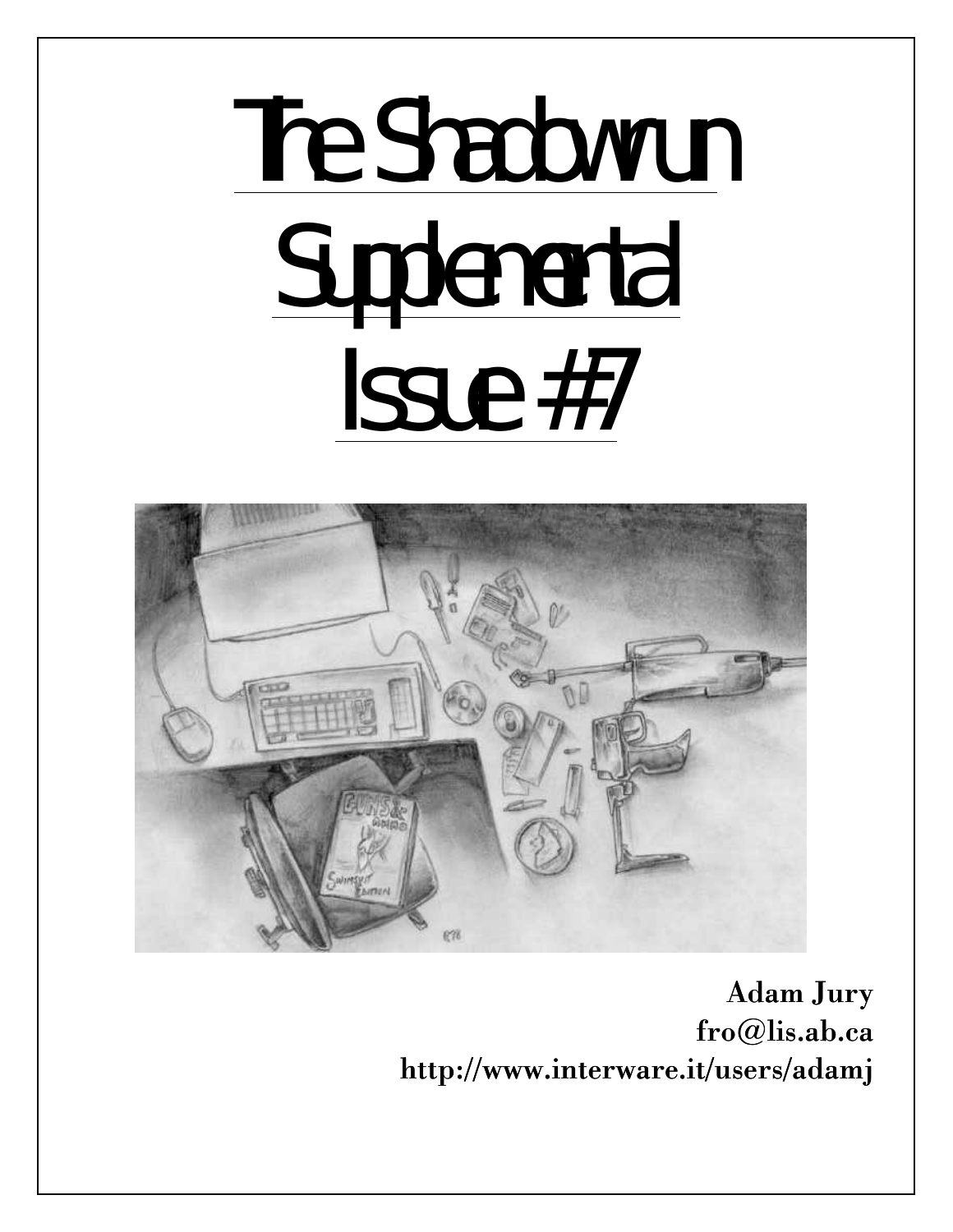# Editors Notes

 $\overline{2}$ 

Welcome to issue #7 of The Shadowrun Supplemental! This issue marks the first issue of our second year!

This issue is early and late in a ways. I had originally planned to publish a compilation of the first six issues early in April, but I had enough submissions to put out # 7 before that. The compilation will be constructed and released sometime also in April, most likely.

Once again, we had to do a bit of splitting, due to the size. Within a few days after this section is released, we will be releasing a very large Necromancy supplement, which will tip the scales at over 100 pages, by our best guess. The author of this piece is Tim Bradley, among others. Check for it on the TSS Productions web site soon!

Also, the TSS Productions website has been awarded the "RPG TOP 5% ELITE AWARD". Because this is a fairly prestigious award and I'm damn proud of it, I just feel the urge to talk about it a bit more.. : )

Aside from that, there isn't that much that's very exciting to point out to you this issue. If you haven't checked out Pocket Secretary '98, it may be worth your time to do that – it's a new Shadowrun program that is a joint effort between Paolo Marcucci and I, and from all the positive feedback we've gotten, it seems like people like it. : )

## Hellos and Thanks

The usual lot of my friends and supporters: Gurth, Elle, Dvixen, Adam, Skye, Pete, Dawn, Sunette, Dawn (A different one), Ashlocke Rick, Karen, Tobias, John, Barbie and as usual, everyone I forgot..

# The Shadowrun Supplemental Issue # 7

Published April, 1998

Editor: Adam Jury fro@lis.ab.ca Associate Editor: Dvixen dvixen@coastnet.com Artwork: Barry Beldam, JR. Hades@mail.cgo.wave.ca

## Writers:

Brett Borger bxb121@psu.edu "SwiftOne Speaks"

— David West lightfingr@home.com "Assassins in Campaigns"

—

"The Cluttered Datastore" Adam Marler adam\_marler@hotmail.com Frank Pelletier jeanpell@VEGA.IVIC.QC.CA

— P. Sean O'neal woneal@infoave.net Revised Character Creation Rules

Special congratulations are due for Wes and Apryl. They're now parents of a beautiful baby daughter. At least, they say she's beautiful, but I think they may be biased.

And super-big huge thanks to Elle for the early birthday present. Thanks babe : )

Another special thanks to David West, who sent me a file entitled *TSS\_ASS.DOC*, which I still find rather funny.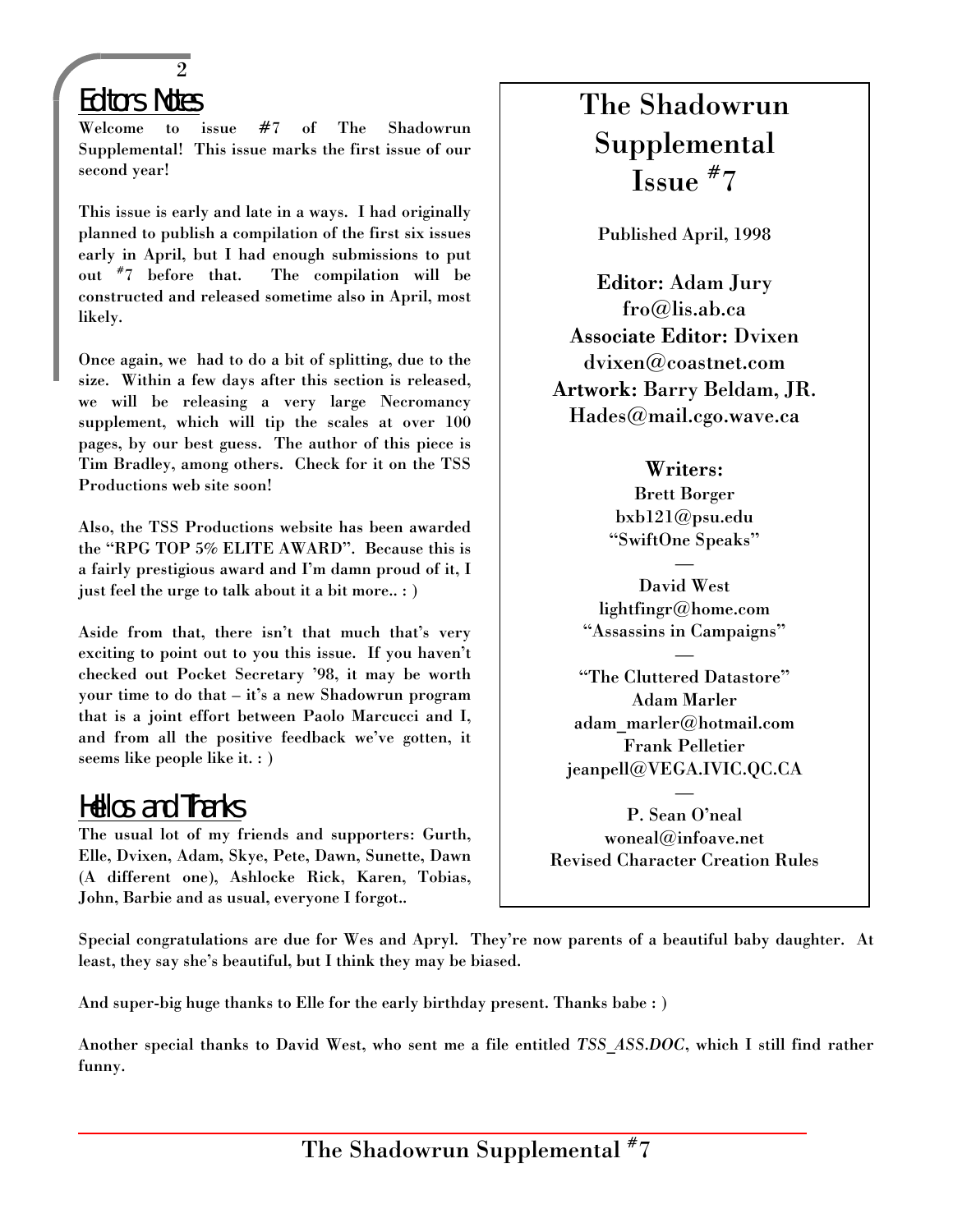## 3 Contacting the Editor and Submissions

I can be reached via email at fro@lis.ab.ca. I can also be contacted on the ShadowRN mailing list, and on Undernet #Shadowrun. Additionally, I can be reached via ICQ - my UIN is 2350330.

An up to date list of ways to contact me should always be on my web page.

The TSS Productions web page at http://wwww.interware.it/users/adamj contains all the back issues, submission guidelines, and a few other things you may need to know. If you can't find what you're looking for, please do not hesitate to contact me. The TSS Productions site at Geocities is no more. It will either give you an error, or redirect you to the new(ish) web-site at http://www.interware.it/users/adamj

# Legalities

This magazine is in no way endorsed nor produced by FASA Corporation. Shadowrun and Matrix, are copyrights of FASA (1998) Neither I, nor the authors of any individual pieces intend to infringe on FASA's intellectual property and rights. FASA has not read this material in advance, and as such, none of this material is approved by FASA.

# Copyrights

All contents are copyright (1998) by their original authors. I (Adam Jury) retain the copyrights over the compilation of material.

# Redistribution

This magazine may not be reproduced in any other computer format without my permission, nor may it be archived on any other computer system or internet site without my permission. Edited versions may not be distributed, it may be edited only for your personal use and within your own gaming group. IE: You can edit out the reviews if you want to print a copy to give to your players, but you can't edit out the reviews and put it on your web site, send it to a friend, etc.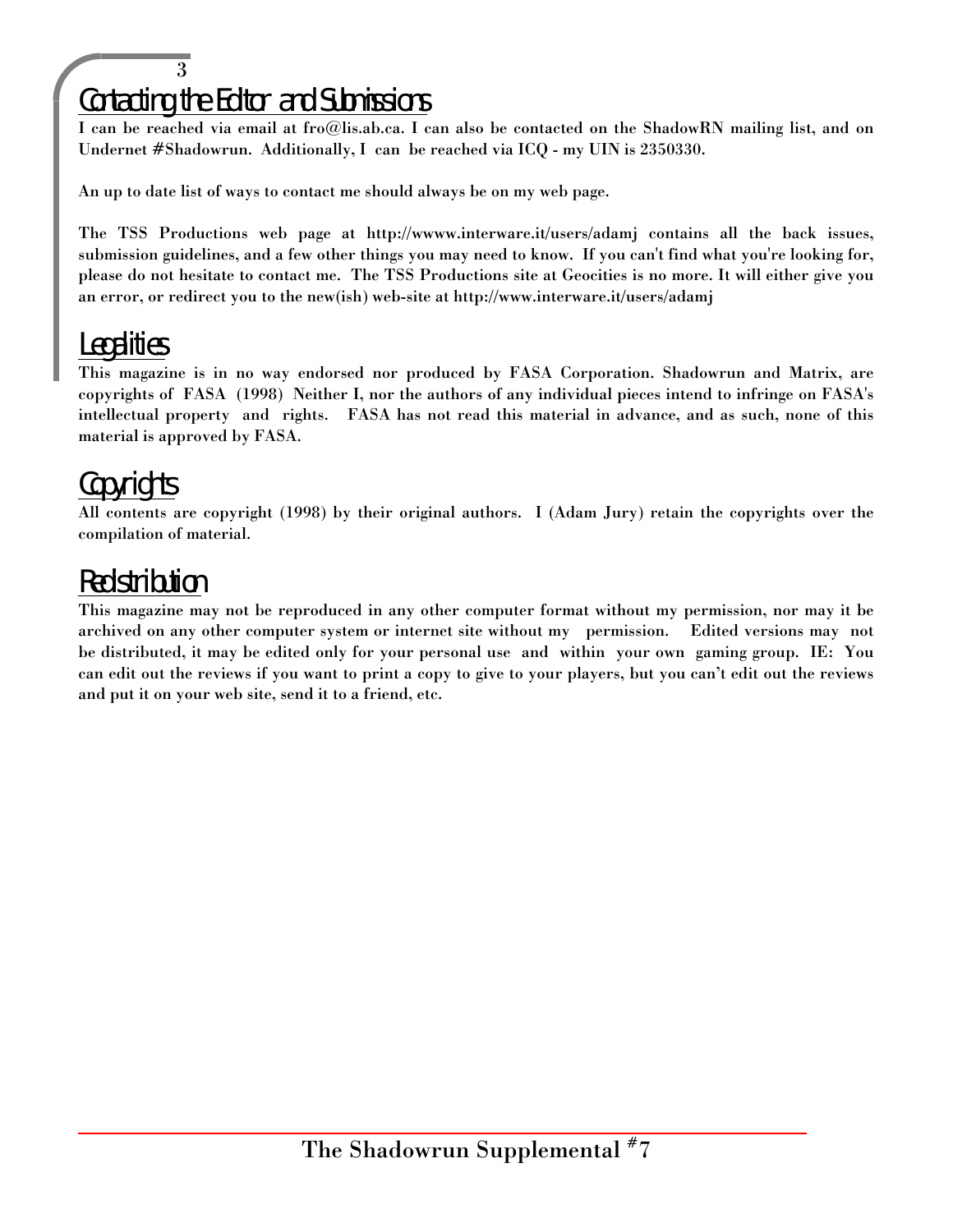# Assassins in Campaigns David West <lightfingr@home.com>

*Announcer: This Week on David Donaldson...Today's topic is assassins in the world today. After the assassination of the Imperial Military Commander in the San Francisco area a few years back, many people have come out of the woodwork calling themselves assassins. Are they truly assassins? Or just some hired muscle gone bad? Today's guests are Senator Jeremiah Relm, from the state of Massachussetts; Llewellyn NiFiarra, a representative from the government of Tir Tairngire; and a man only known as Electrifier, a professional assassin. And now, David Donaldson…*

- *Donaldson: Good day to you all. Assassins have always been a thorn in organized government since before the time of Caesar. In recent times, with the advent of Awakened individuals, assassinations have become much more frequent. My guests this week will discuss the phenomenon with my usual panel of George Hume, Sam Brinkley, and Dianne Roberts. Our background correspondent, Brit Will had a special interview with a convicted superpowered assassin, currently imprisoned in Berlin.*
- *Will: That is right, David. I was able to talk in length with the man calling himself Electrifier while he awaited sentencing in the murder of Helmut Strikyr, deputy minister of Awakened affairs for the Rhine government. I found him a perfectly rational being, with no remorse for his actions...*

## *Will: Why did you choose to become an assassin?*

Electrifier: I was always broke as a kid. I didn't get all that much education, not qualifying to enter the University system here in Germany. So, instead, I became a construction worker. With my new powers, I knew I could make a lot of money. While I was knocking over a bank, a terrorist saw me and hired me to kill a man for him. It was easy bucks, I killed the guy by electrifying the pipes in the house while the guy took a bath. Ever since then, I have hired myself out to kill for money

#### *Will: What is your opinion of other people calling themselves assassins?*

Electrifier: Ah, my pet peeve. A lot of want-to-be assassins are out there, prowling around. They are not much better than thugs. They think they look cool in their black leather jackets, their black fingerless gloves, riding their motorcycles like they are some hick from a television show with a mobile home and an American Indian. All of that is garbage. To be an assassin, you have to be either stealthy or showy, or versatile to be both. Assassins have style, those I mentioned are all little clones running around. They have nothing to distinguish themselves, no gimmick. I wear a colorful costume and have a showy power, because I choose to be that way. Others are quiet, and eliminate their targets without being suspected. You got to go either way to be an assassin in my book.

## *Will: Whom have you worked for?*

.

Electrifier: I protect my clients like a lawyer protects his. But, I can say I have worked on both sides of conflicts before, getting paid for a job on one side, then getting paid to zap the other *side.*

## *Will: Do you have any information you can share with the public about assassins?* Electrifier: I do…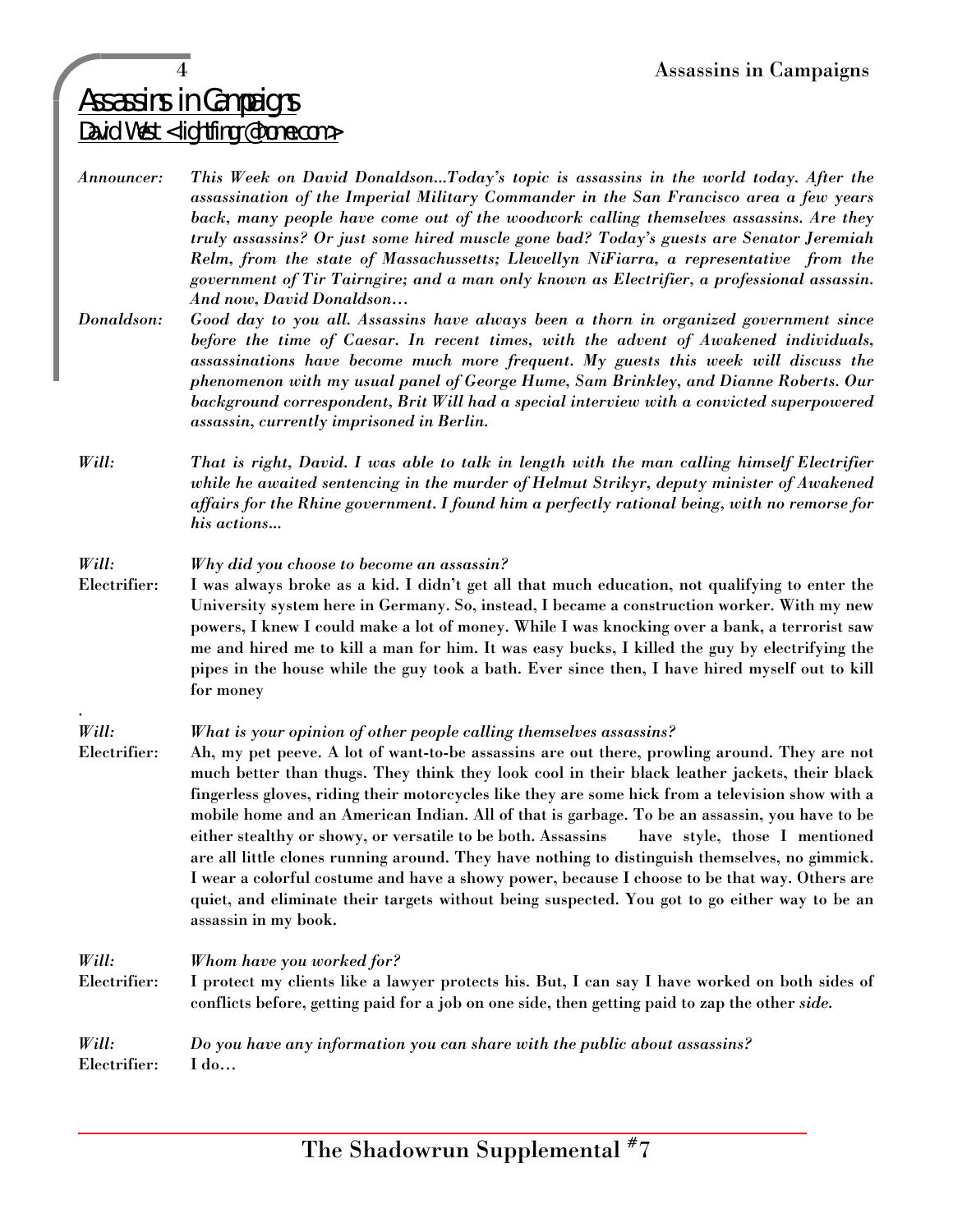## The Elven Assassin Redoux

Wetwork can be used in a campaign to bring a darker, even more sinister side to the typical Shadowrun campaign. What we are talking about in this article is NOT the players being sent out on Wetwork missions, though this article may give some campaign ideas on that. Instead, this article is for the use of NPC assassins within the campaign setting. Assassination/Wetwork can be used to liven up some campaigns, however, and not just by targeting player characters. Players should realize they are not invulnerable, and assassins should not be taken lightly.

Assassins can be used to introduce new adventures or wrap up long scenarios. They can also get rid of old or unwanted characters in a campaign. They are a good way to break up a long, drug out campaign with a short adventure. Assassins can also be used to put a shroud of mystery upon a situation with a 'who done it' style adventure. The players may have to deduce who sent the assassin and why.

In some campaigns the players may suddenly find their character are the target of an assassin. After all, how many player characters are going to sleep easy knowing that an assassin has been sent after them. Assassins are a tool for the game master to add variety and surprise to their campaign.

This section includes several sections detailing how assassins may be used in a campaign. The first section covers the different types of assassins. The next section goes into the people who use assassins and why they hire them. The third section details various possible targets for assassins in a campaign. Another section explains several methods of assassination. While the fifth section shows how assassins can get away after they have completed their job.

## Some Historical Assassinations

Assassination has been performed throughout the years, but the actions of the assassin have not always turned out as expected. In many situations, the policies of the target continue, quite possibly at a more rapid pace. Thus, the assassin fails to accomplish his or her objective. Sometimes, the policies do change, but not always to the better. The assassin could be considered as being successful in situations such as these. Under these circumstances, four successful assassinations stand out in history. In most cases, policies were changed, but not for the better.

The oldest of the assassinations is the death of Julius Caesar in the Senate of Rome. Caesar had united the fragments of the Roman Republic, but in doing so, he gained numerous enemies. Many of these enemies had supported Pompey, Caesar's rival. As Caesar grew older, he assigned Marc Antony as his chief aid. His politics grew more and more cynical and abusive, so his enemies decided to act. When Caesar refused an appeal by one of Pompey's old supporters, many senators fell upon him. After over thirty stab wounds, Caesar died.

Cassius, the instigator of the assassination, did not live long after the death of Julius Caesar. Marc Anthony and Octavian, Caesar's nephew, hunted down his armies. When faced with defeat, Cassius committed suicide. The damage to the Republic was done. Anthony eventually went to war against Octavian and lost. Octavian renamed himself Augustus Caesar and started the Roman Empire. Thus, the assassination changed Rome greatly, but not in the fashion Cassius and his allies wished.

Despite many assassinations, including Abraham Lincoln, the next most effective assassination was that of President William McKinley. McKinley had won a second term as president with a popular vice president, Theodore Roosevelt. The Republican Party saw Roosevelt as a troublemaker. Therefore, they placed Roosevelt in the vice presidency to shut him up.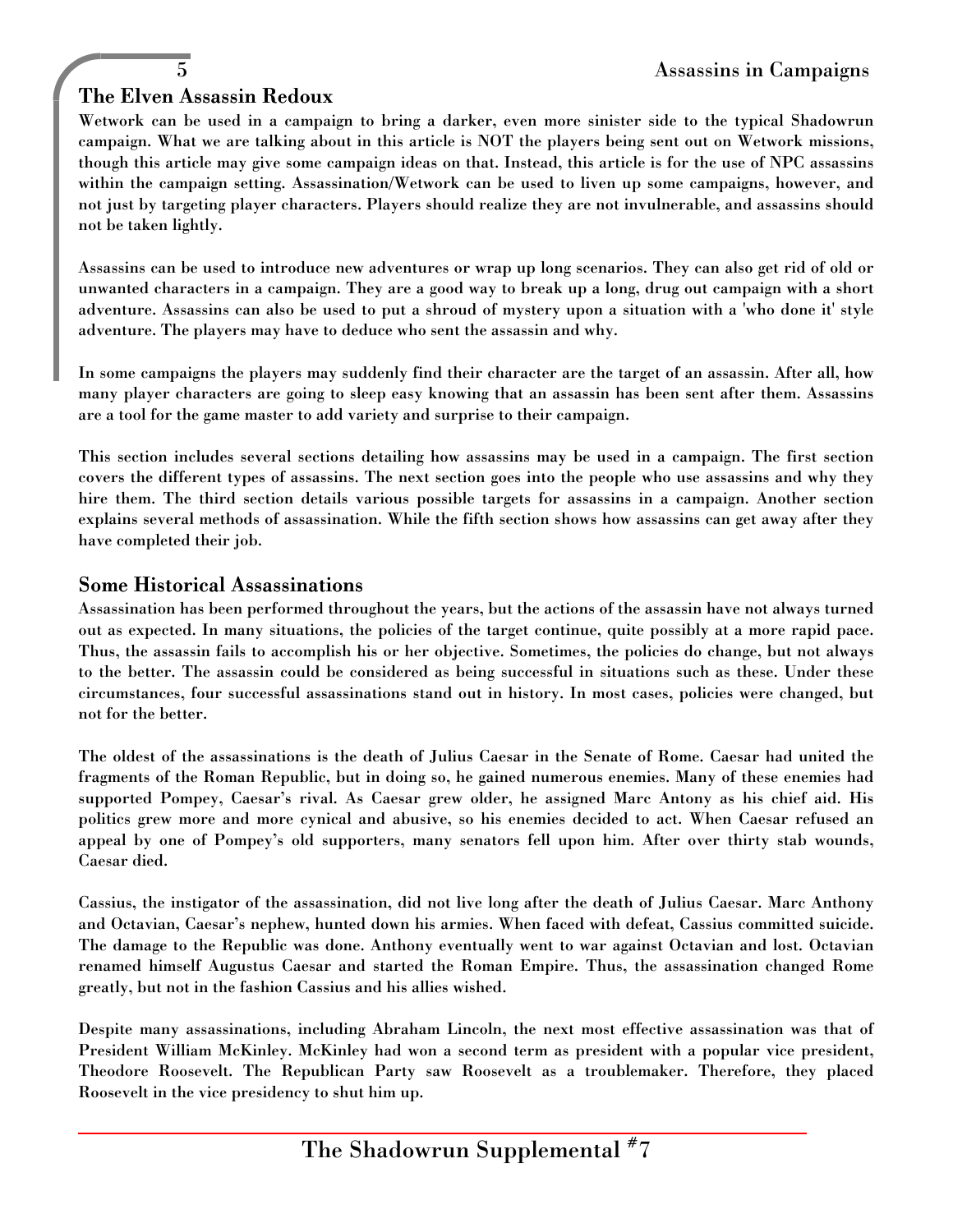## 6 Assassins in Campaigns

Unfortunately, things backfired when an Anarchist, Leon Czolgosz shot and killed McKinley. Theodore Roosevelt became one of the most popular presidents. Roosevelt later ran against William Howard Taft, splitting the Republican vote and giving Woodrow Wilson the presidency, and later infamy as being the leader of the United States during World War I.

Despite numerous attempts, including an attempt by Puerto Rican terrorists against Harry Truman, the next presidential assassination was one with which many people are familiar. On that November day, in Dallas, Texas during 1963, President John Fitzgerald Kennedy was in a presidential motorcade travelling down the street. Shots rang out, killing the president and wounding the governor of Texas.

What would have happened if the president had not been killed that day? Would the United States been bogged down in Vietnam? Would the great Society welfare state of Lyndon Johnson come into existence under a president who advocated less government in people's lives? Or even, would a prominent actor, switching parties to support Barry Goldwater against Johnson, have become first governor of California, then the 40th president of the United States?

When John Kennedy was president, his little brother Robert was attorney general. He was noted for his classic fights with such people as J Edgar Hoover and Jimmy Hoffa. In 1968, the younger Kennedy ran for president, to replace Johnson who was not trying for a second term. It was speculated Robert would win the Democratic nomination, then become president over Richard Nixon, the Republican candidate. To win the primaries, Robert needed a strong victory in California. He traveled there and was making a campaign stop when Sirhan Sirhan assassinated him.

Hubert Humphrey became the Democratic nominee and was defeated by Nixon. Nixon's presidency provided the United States with SALT I, rapprochement with China, and Watergate. It allowed a Texas businessman to become the head of the CIA, and later the 41st president of the United States.

After reading through the proceeding, the prospective game master is saying, "Fine, so what does this have to do with me and my game?" The four examples above show how history was changed with one man's death. The world can go many different directions after a successful assassination. If the game master wishes to change the direction of his campaign, he or she can use the tool of assassination.

Even the prevention of an assassination by the runners can alter a campaign. In a certain comic book, the prevention of a senator's assassination stopped the coming of a totalitarian regime controlling the United States. A similar organization, like Winternight, might try something similar in the game master's world. The success or failure of the heroes to stop such an act can alter a campaign for years down the road.

Take the examples given of real world assassinations and formulate ideas of change for the campaign. Ideally, the heroes will be involved in the events around the turning point of the campaign, but they need not be. Whatever the game master does, it is sure to breath new life into a campaign setting. However, before a game master jumps right in, a few things need to be said about the assassins themselves.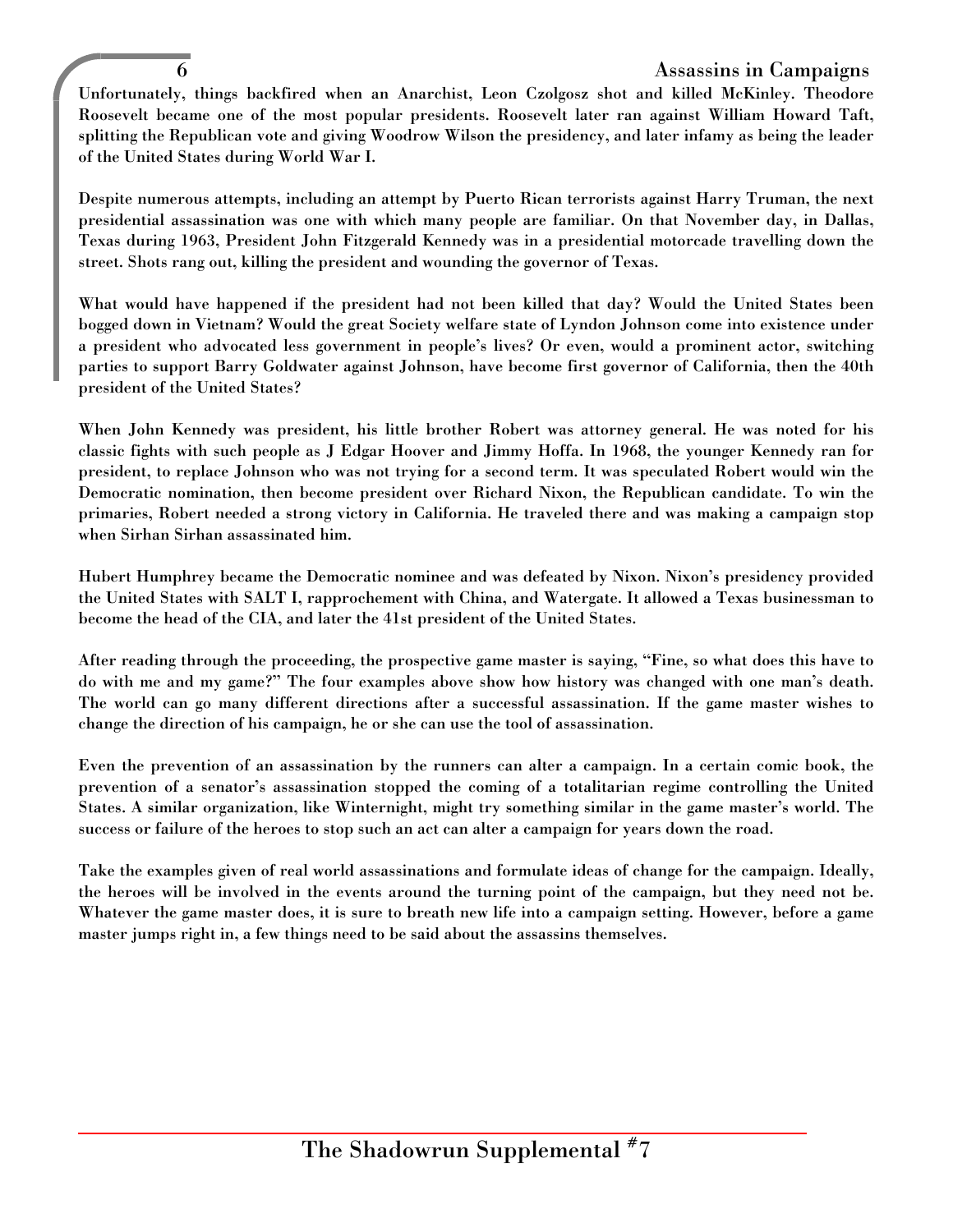## What is an Assassin?

Assassination is the murder of a person for political reasons. The dictionary states it can be either through monetary gain or fanaticism that motivates the assassin to perform his or her mission. However, this does not adequately explain the minds or motivations of these men. Many different types of assassins exist, not just the fanatic or the greedy. The assassin's job consists of much more than just killing their target. They have to approach the target in some way and then perform their strike. Afterwards, at least for the majority, they must elude the authorities as they flee. All of these relate to a very skillful person, trained by any number of sources, to perform his job to the maximum efficiency.

## Different Types of Assassins

#### Adventurist

The adventurist comes across as the playboy type. This is the assassin most commonly seen in the movies and on television. This assassin is in the limelight in his normal playboy identity. He likes travel, wine, and beautiful women. In his secret identity, he makes sure his victims know who he is and what he about to do to them. This assassin has a lot of money and can afford high quality lawyers to protect themselves from the implications of their crimes. This assassin commits his crimes for the thrill of the chase, rather than for the money.

#### Contract Man

The contract man is hired assassin. However, unlike the professional, the contract man works for a criminal organization or company. His job centers on the assassination of competitors, rivals, or those who irritate the upper hierarchy of the organization for which he works. These assassins are generally inside people. For example, the contract man works for a company and only does jobs for that company. Assassins of this type are generally equipped by the organization. The contract man usually has a police record, however it will only contain minor offenses. Although some contract men work for the money, the majority are looking to gain power in the organization.

## Government Assassin

The government assassin works for a government entity when performing his assassinations. He generally has top secret clearance. These assassins work against security threats, leaks, and enemies of the state. They often take a long time to perform their missions, as most go undercover, working for their target until the chance to strike presents itself. Police agencies generally have no records on these assassins. Many times the government officials do not know the identity of the assassin. This allows government bureaucrats the chance to deny all knowledge of the assassination. These assassins are some of the most highly trained and well-equipped people in their government.

## Professional

The professional assassin kills people for a living. More often than not, the professional assassin has a secret identity. This can be anything from a false name and address, to faking his own death. These assassins are good at what they do, killing people. Many professionals worked as either contract men or government assassins prior to going independent. The professional assassin kills people for a profit, making a living from the jobs they perform. Police have a hard time tracking these assassins down, as they try very hard to cover up their involvement.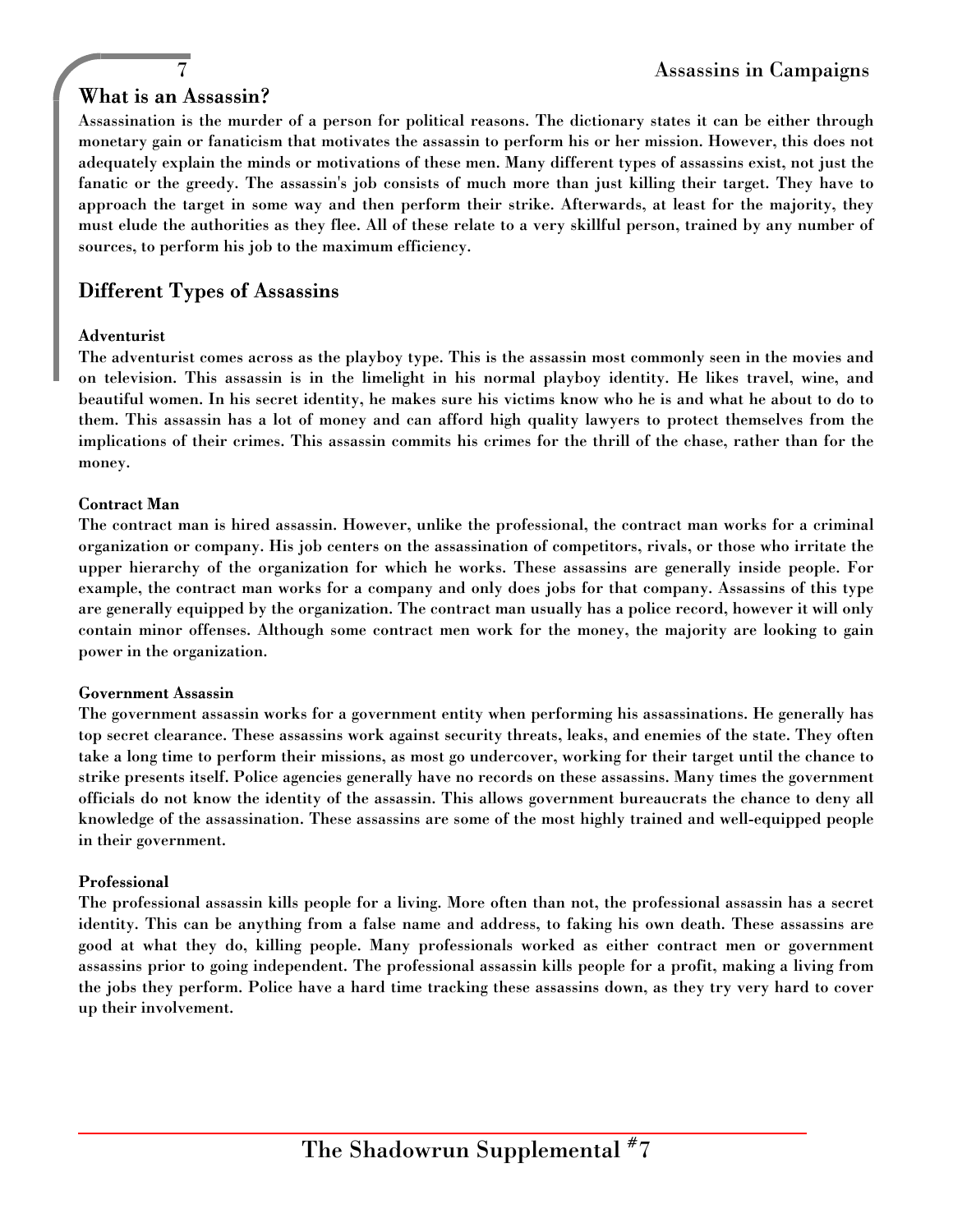## Psychopath

One of the most dangerous types of assassin is a psychopath. This assassin will hire himself out to anybody, and will kill anyone. His goal is not profit or power, but just the thrill of killing someone. Usually, this becomes the assassin's only goal in life. This assassin just wants to kill. Luckily for the police, they hardly ever cover their tracks, and end up being caught quite easily. These assassins are rather rare, considering they usually get caught after only a couple of contracts are fulfilled. These men are often suspected of being mentally deranged already, creating a long paper trail for the police to follow.

## Political/Religion

The political and religious assassin kills for a political or religious cause. Their assassinations relate to a particular political or religious goal that the assassin is attempting to reach. Usually, this assassin is part of a political or religious faction. They assassinate for effect, meaning they will kill people in the bloodiest ways possible to cause fear. Most people call these types of assassins' terrorists. Of all the types of assassin, they are probably the most common in the world. Terrorist organizations are often well funded by national and political groups. However, these assassins are usually limited to a single geographical area.

#### Thugs

Thugs are hired street assassins. In many cases, they are the members of a street gang. If they belong to a larger organization then the thugs are very low level members. Most thugs use very crude methods of assassination. Drive-by shootings and explosions make up a majority of their attempts. Assassination attempts such as these tend to take out more than just the target. Thugs work for both cash and prestige. Many are attempting to get noticed by a larger group, so they can move up to being contract men. Guess what? Shadowrunners most often fall into this category of assassin, especially if they have low reputations. Only when they get very high reputations do they graduate to the Professional arena.

## Employers

A number of people hire assassins. These range from large corporations to the average civilian. Some of the more common employers of assassins follow:

#### Government

Government agencies, especially those dealing with intelligence work, will often hire assassins. They usually hire assassins from outside the organization. Thus, if the assassin is caught, the agency will not be implicated. The infamous movie personage from the British Secret Service is an example of this kind of assassin who is actually from inside the organization.

People within the government may also hire assassins. If they are in, or seeking, a political office, they might hire an assassin to take care of political rivals. These plots can get very tangled, especially in third world countries where government leaders often use assassins, or death squads, to eliminate political opposition.

#### Business

Large corporations hire assassins to deal with competitors. They can either place the assassin on the payroll, making him or her a 'regular' employee, or else hire freelance assassins. A corporation is less concerned about implicating themselves in an assassination, as the corporation usually has a battery of high quality lawyers, a great deal of money and few morals. Businesses will often give secondary support to the assassin if he or she is on the payroll.

In many cases, this is how a Wetwork assignment is given to a shadowrunning team. In these cases, there exist two differing types of assignments. The first, which is the most common, does not require any stealth or subtlety. If the shadowrunning team is able to perform this mission, though, with stealth it will increase their

The Shadowrun Supplemental  $^{\#}7$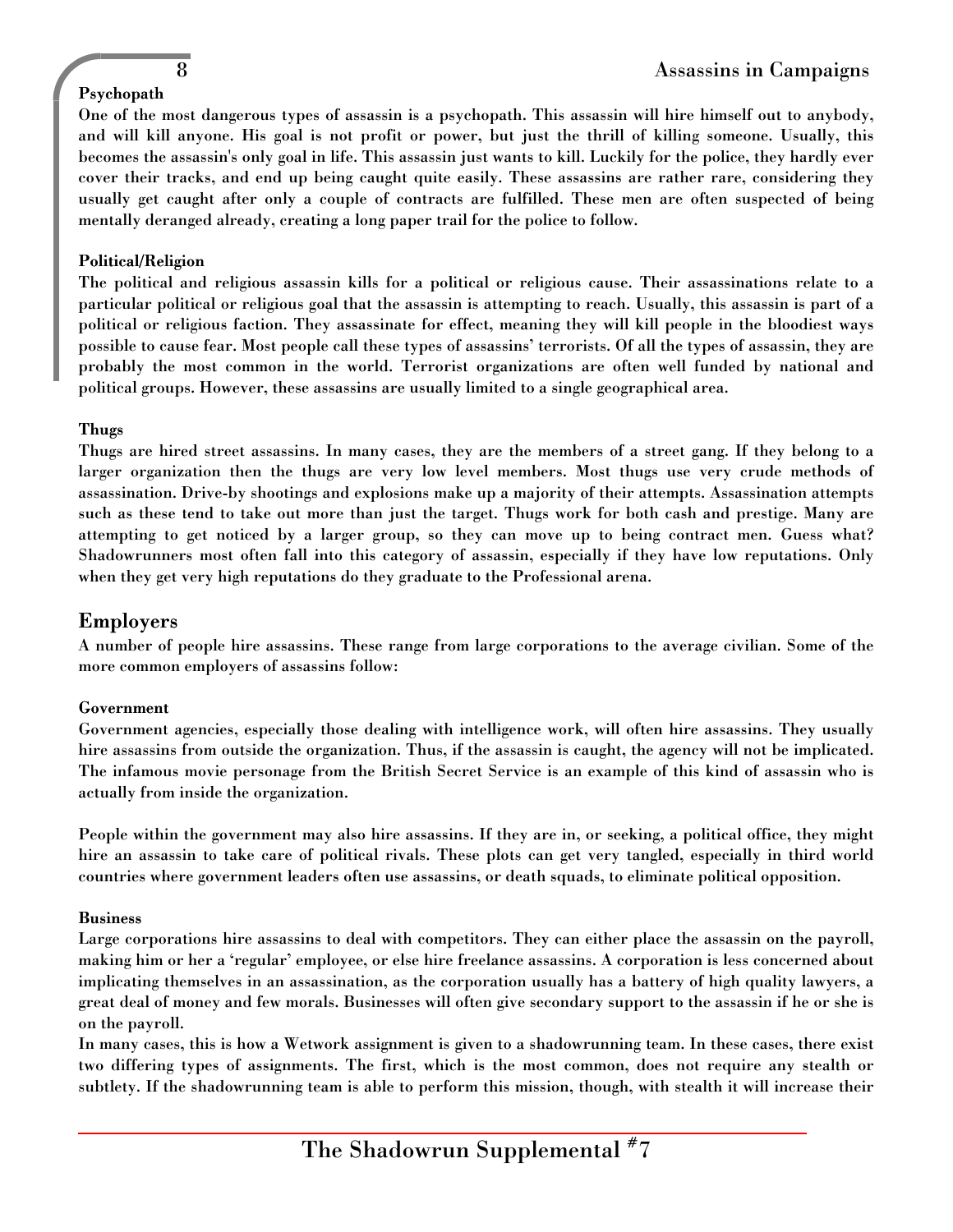## 9 Assassins in Campaigns

reputation. Doing such a mission with maximum collateral damage (ie, killing the wage slave in his car with a panther assault cannon), it will lower the reputation of the shadowrunning group. The change in reputation will effect later missions, as more of these sorts of wetwork operations will be offered, and fewer things like datasteals will be due to the trigger-happy nature of the group. It is also a sure fire way to eventually get offed by security guards.

Second are the more stealthy jobs. Only the cream of the shadowrunning crop gets these sorts of missions. Yes, it is strange that either end of the shadowrun spectrum concern wetwork, but that is the realities of the world. In this case, it is some important personage with heavy security that needs to be eliminated, and it has to be done with stealth and without anyone suspecting who did the job. These jobs pay fantastically well, due to the high amounts of danger involved. Yet, these jobs are what shadowrunners dream of and it should be a long period of time before a shadowrunning team's reputation is high enough to even be offered such a job.

#### Civilians

Civilians hire assassins for domestic reasons. Quite often, a civilian will hire an assassin to eliminate a business rival. The employer normally does not know the first thing about avoiding arrest by the police, if the assassin is apprehended. The same is true when an assassin is hired to eliminate a spouse. Usually, the emotion in domestic disputes is so great that one spouse will hire an assassin to eliminate the other. Since these missions are centered upon emotion, caution is generally thrown into the wind.

#### Criminals

Two types of criminals hire assassins. The first is organized crime, which hires an 'enforcer', whose primary duty is to eliminate threats to the criminal organization. These assassins work with brutal efficiency, and generally work directly for the head of the criminal organization. When the situation calls for subtle involvement organized crime will hire freelancers who cannot be traced.

The second major criminal employers of assassins are terrorists. Terrorists try to inspire fear in the general populace. Usually, terrorists will use their own members in any assassination attempts. Sometimes they will hire terrorists from another organization to do an assassination. The attempted hijacking of an El Al aircraft by the Japanese Red Army Faction is an excellent real world example. The Palestine Liberation Organization was owed a favor by the JRAF. The JRAF received their weapons from the Italian Red Brigade organization and were trained in South Yemen.

## Targets

The target of an assassination attempt can be as varied as both the type of assassin employed and the person who hired the assassin. Anger and fear often motivates the selection of a target. If someone fears, or is angry, at another an assassin may be used to eliminate them. Some of the potential assassination targets can be summarized in a few categories:

## Political

Political targets include non-military government employees, as well as those aspiring for political office. These targets are usually vocal opponents of a secret program, policies under consideration, or someone currently in office. The more sensitive a problem is, the greater the potential is that an assassination attempt will be made against the target. These attacks can either be in a public or a private setting. In many third world countries, these kinds of assassinations are often very public, as well as quite graphic.

## **Military**

The military establishment has always been a target for assassins. These targets are almost always in the higher echelons of command. The target may be vital to an important military initiative in either war or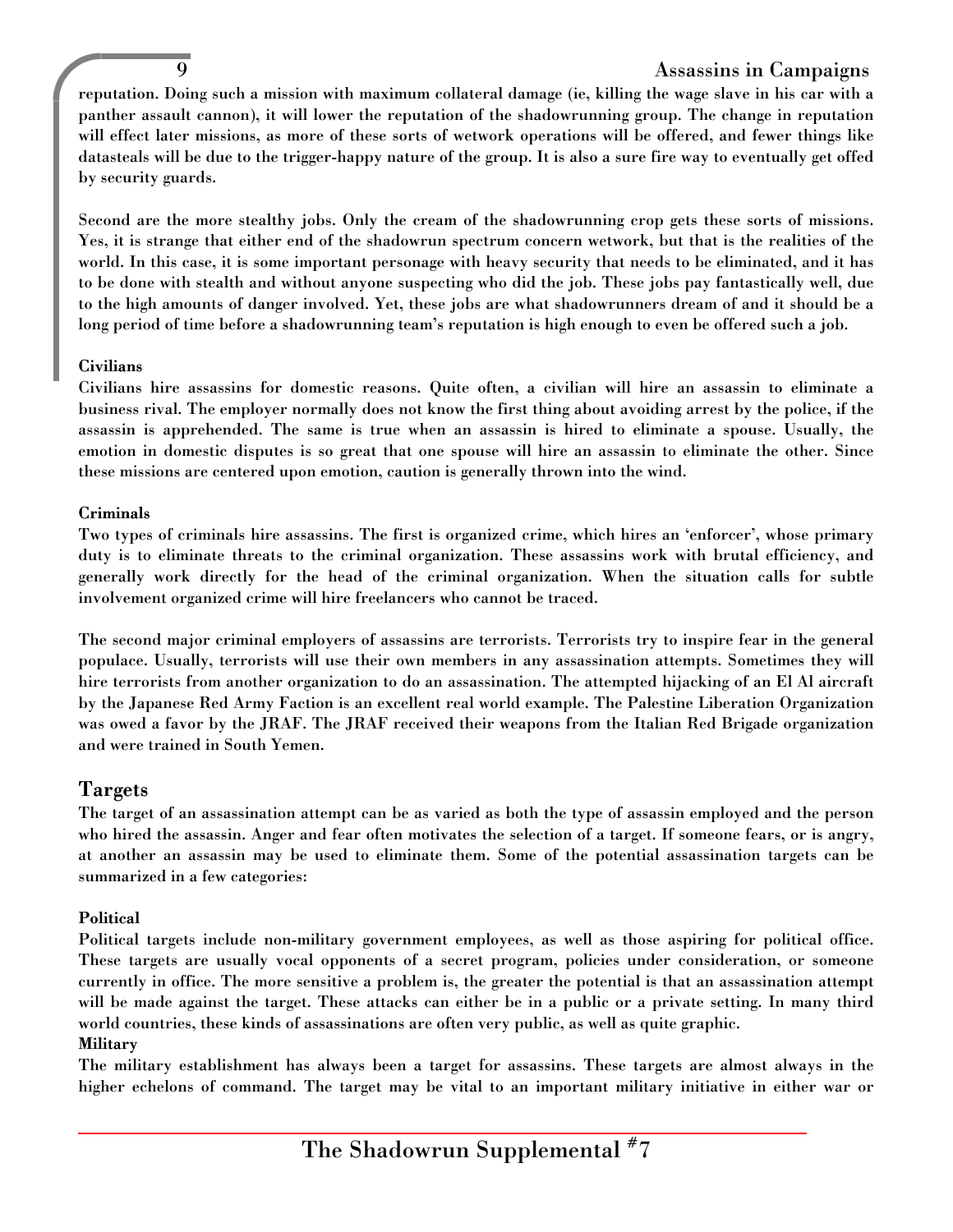## 10 Assassins in Campaigns

peace. Thus, if the target is eliminated, the military's plans may be destroyed or set back. Note the president of a country may also be in direct control of the military. In this case, the president would be considered both a political and military target

#### Business

Business targets are usually corporate rivals. If a company is about to make a dramatic breakthrough, which could ruin a competitor, the competitor may hire an assassin to eliminate one or more of the scientists or researchers working on the project. If a competitor is attempting a takeover bid, and one director stands in the way, that director could be the subject of an assassination attempt. Sometimes corporate targets can be classified as either political or military targets as well, depending on the project in question. If the project is military, or will garner a lot of votes for someone in office, it can be classified in either of the other two categories.

The second major type of assassination is the in-house assassination. Yes, this does mean that a corporation hires an assassin to eliminate its own employees. But, when the employee in question is either working as a spy for another organization, or is so vital that he cannot be extracted to another corporation, this may be the alternative. In some cases it is a race between the corporation doing the extraction and the current employer trying to eliminate the employee. Some of the extractions a shadowrunning group performs should face this reality. It is also quite possible that the shadowrunning group is hired by the current employer, and they have to eliminate the employee before another shadowrunning group makes the extraction.

#### Racial

As much as society is against it, choosing assassination targets on the basis of race is still a common occurrence. Most racial targets are also political targets. However, racial targets are chosen primarily because of their race, rather than a definable political agenda. Some hate group selects these targets because of fear. Racial crimes are not limited to Caucasians attempting to assassinate African-Americans. Any racial group might attempt to kill the leaders of another.

This is especially true in the world of shadowrun. Elves, Orks, Dwarves, Humans, and Trolls each have their own hitmen, though only the Elven Hitman contact is mentioned in the rulebook. The various racial policlubs have assassins either on retainer, or hire them on a case by case basis. Many high corporate executives with a Humanis streak send assassins after their own children, if those children are UGE or Goblinized. Tir Tairngire is rumored to have a special division of the Paladins to deal just with eliminating potential threats to the nation.

Amerinds also have similar problems. Remember that each tribe is not automatically friendly with each other. In fact, except when uniting against a common enemy, many of the Amerind tribes are waging a small shadowwar behind the scenes. Some tribes are very hated, as they sided with the USA during the Indian War. These tribes, such as the Omaha and Pawnee, are heavily targetted by the Sioux tribes, and vice versa. Not only that, but the UCAS government is not adverse to attempting assassinations against the leaders of the various NAN members. Aztlan will assassinate anyone for any reason, it seems. All of these are greater opportunities for the use of assassins in the campaign, and even for groups of shadowrunners to get involved in such intrigues…maybe even on the wrong side.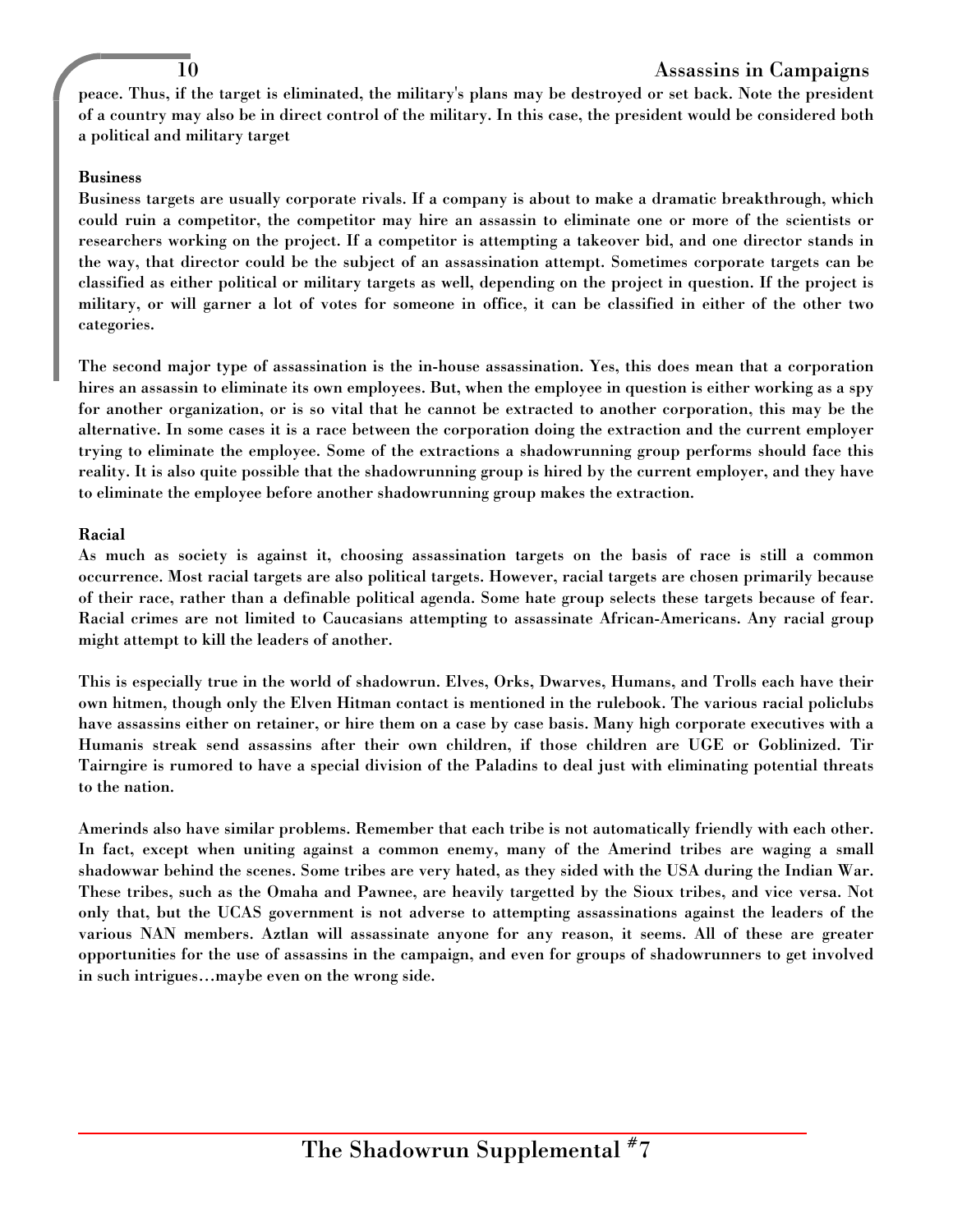## National

Closely related to racial targets are targets based on ethnic background. Terrorists tend to target one ethnic group, usually the dominant one in the area. The terrorists feel 'repressed' by the other ethnic group, so they try to kill the group's leaders. Again, this merges with political targets, but the primary reason for the assassination is nationality. A real world example of this is the fight between Indonesia and the island of Timor.

Some of the above racial targetting slides into this area of assassination. California Free State attempts to send assassins into the Tir on a regular basis. The motive is both racial and national, since the Tir controls the upper piece of California. Korea sends assassins against Japan, since Imperial Japan has taken over that country. Yet, again, it is also a racial conflict. A non-racial conflict with assassinations occurs between the UCAS and CAS. Assassins are hired every so often, just to destabilize the other.

## Religious

The third of the fear-related targets are religious targets. These are probably the most common types of assassinations in the real world, and one of the rarest in the SHADOWRUN world. Targets are chosen on the basis of whatever religion they do or do not follow. Numerous examples of this type of assassination include the assassination war between the Israeli Mossad and the Palestine Liberation Organization, as well as a similar war between the Ulster Defense Front and the Irish Republican Army.

These sorts of assassinations are rare, though, in 2058. Religion does not have the hold on people that it used to have. Not only that, but there are a lot of other issues which need to be resolved first before whether one view of God is superior to another. FASA, quite rightly, has eliminated much of the religious conflict from its games. So, with some small references, a lot of how religion acts in the shadowrun world has not been defined.

## Getting to the Scene

Investigations by the assassin into his target's background and habits are crucial to the completion of his mission. A good assassin will either hire a private detective, or do the leg work on his own. The target will be observed over a period of time, and any patterns investigated. If the target follows a set routine, the assassin will find a good spot in the routine and plan his attempt around it.

Another thing checked, especially if a political target is involved, is the target's future itinerary. If the target must be at a certain location on a specific date, many assassins will plan their attacks at that time. Many times, it just takes a little work to find the best place to assassinate the target.

## Methods of Assassination

Once the employer has hired the assassin, the target has been selected and investigated it is time for the assassin to make his move. Depending on the assassin, he will either attack from long range, close range, or will not be anywhere in the area when the attack occurs.

If the assassin wishes to kill the target at close range, he must get close before the target can perceive the attack. In many cases, this requires a strike from surprise, or else the ability to get close by using a disguise. Although this method is very effective, most assassins do not like to get close to their target. If they do, the chance of getting caught is extremely high.

Most assassins strike from range using a projectile weapon, or some other ranged attack. Since the assassin is away from any potential interference they have a better chance of escaping. The only drawback with this type of attack is that the assassin needs to be very accurate with his weapon, or the attack will fail.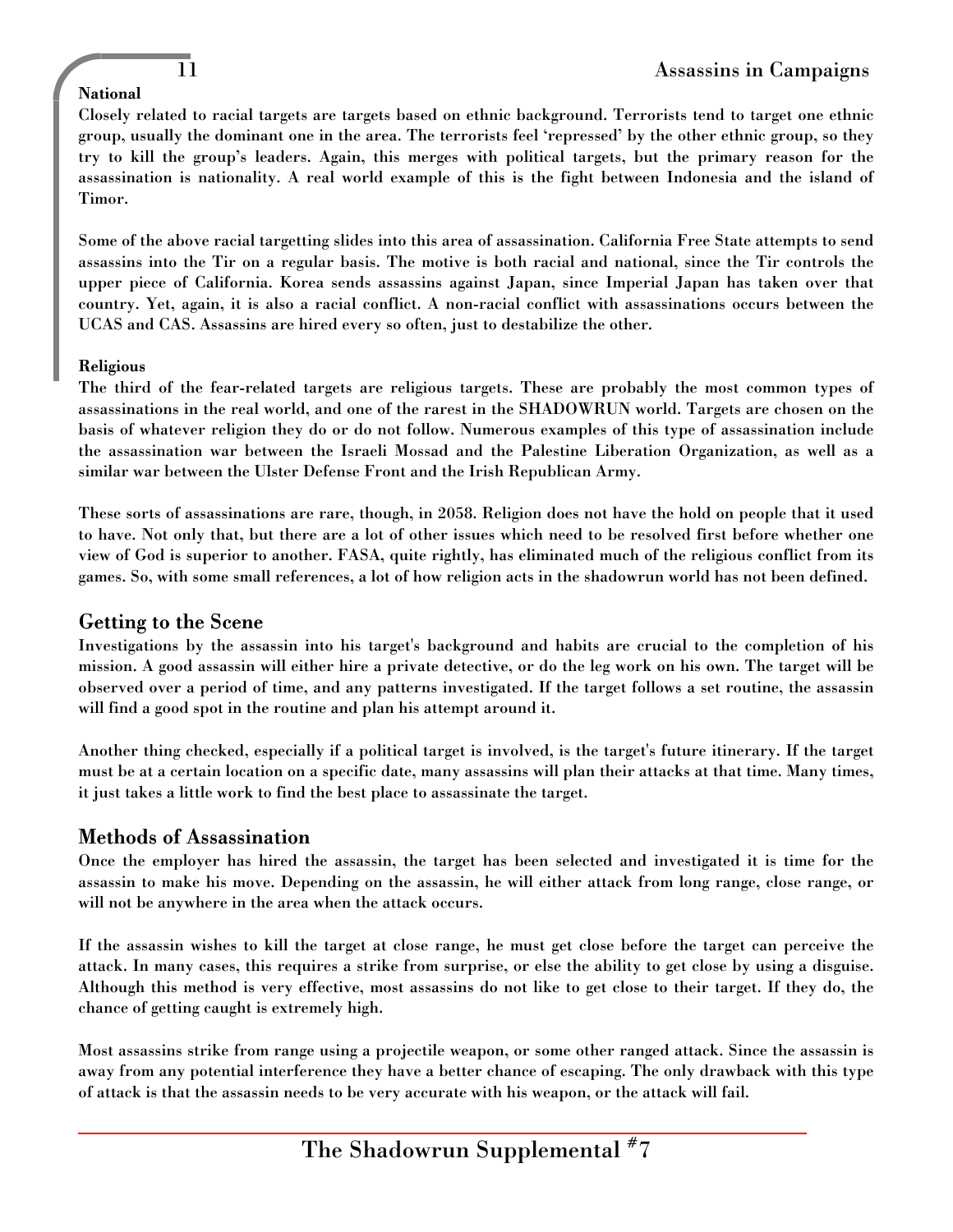## 12 Assassins in Campaigns

In the minds of many assassins the ideal location is to be miles away from their target. These assassins strike using either bombs or poison. Bombs are activated when the target gets close to the hidden device. This usually kills or severely wounds the target and those around him. Terrorists prefer this method, as it is a fearsome attack, killing civilians as well as the intended target.

Poisoners can be nearly any distance from their target. Very few assassins use poison, as it often requires a long investigation and subterfuge operation. The poisoner needs to make sure the poison gets to the right person, or else his plans are foiled. Also, the poisoner has to get close at some point to administer the poison, even if it is delayed. However, it is very hard to trace the source of a poison, and the poisoner can escape while an investigation into the target's death is just starting.

## Escaping the Scene

Once the assassination attempt has been made, whether successful or not, the assassin needs to escape. Assassins usually have a vehicle hidden nearby, so they can jump in and drive away. Many times, it is safer to just hole up where the assassin is currently located, if concealed well enough, and exit the area after a time. If neither of these are viable, the assassin may have to fight his way past any police, military, or security personnel in the area. If this becomes a common occurrence, though, the assassin will eventually lose out on his luck and get either caught or killed.

After the assassin gets away from the area, they normally travel to a secure place where the authorities or agents of the target cannot find him. Many countries are safe havens for these criminals. For example, if an assassination took place in Tir Tairngire, sanctuary can be found in the California Free State. If the assassin cannot travel to another country, they will stay within a fortified hideout. The assassin will wait at this sanctuary until the threat of pursuit has ended, then reemerge to start the cycle all over again.

| Will:        | What will you do, since you have been convicted?                                                                                                                  |
|--------------|-------------------------------------------------------------------------------------------------------------------------------------------------------------------|
| Electrifier: | I'm a villain. I will escape and go back to doing what I do best, killing people for money.                                                                       |
| Donaldson:   | Thank you, Brit. Shortly after that interview, Electrifier did escape from police custody. We<br>will interview our studio guests after these commercial messages |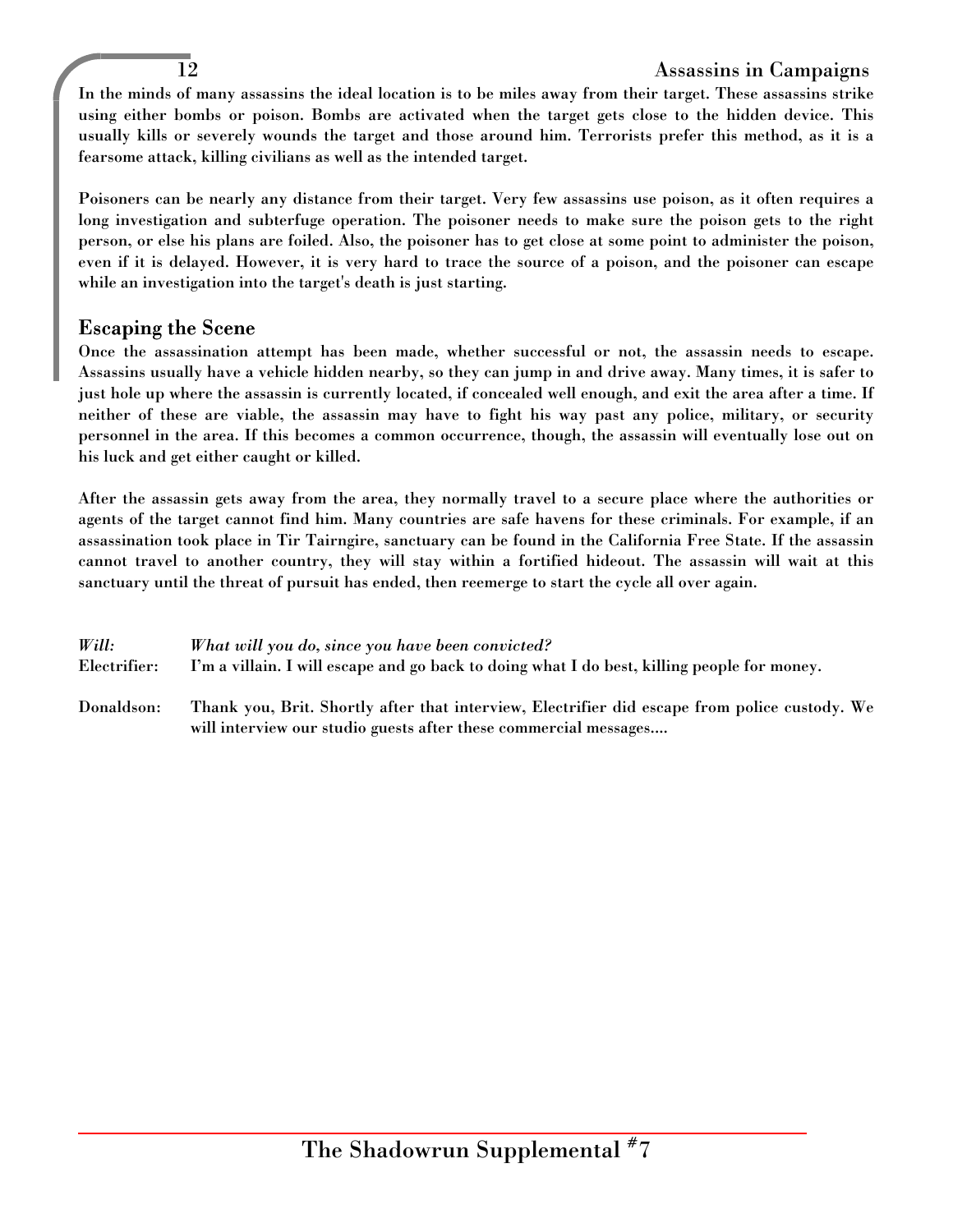# The Cluttered Datastore Various Contributors

» Well folks, there hasn't been much new and interesting coming through the grapevine lately, but I have heard rumours of some Big things coming up in the future.. » NuDawn

## Weapon Accessories

## Recoil Pads

Absorb-o-Shock recoil pads- These pads, strap to the shoulder with a adjustable strap, they are made of thick suede leather with a pliable polymer mesh insert that absorbs a lot of the recoil that todays modern weapons produce. The Super Absorb-O-Shock is a thicker more absorbent pad. Perfect for those heavy caliber rifle shooters on your Christmas list.

|                             | Rating | <b>Conceal</b> | Weight   Cost |                 |
|-----------------------------|--------|----------------|---------------|-----------------|
| Absorb-O-Shock              |        |                | ,             | 50 <sup>Y</sup> |
| <b>Super Absorb-O-Shock</b> |        |                |               | 10¥             |

## Decelerator Hand Grips

Decelerator Grips, by Cristobal Arms, provide the ultimate in recoil compensation for pistols and light SMG's these handgrips, made from patented Cristobal Elastomers, are 50% softer than normal handgrips and are the perfect gift for the handgun enthusiast. The Full Signature models wrap around more of the grip and have steel inserts to maintain their shape.

| Rating | Weight | Cost            |
|--------|--------|-----------------|
|        |        | 50 <sup>Y</sup> |
|        |        | 100¥            |

» These things are great!! » Big Blagg

## Handgrip Laser Sights

Handgrip Laser Sights, by Redfield arms, offer a alternative to the under barrel or top mounted laser sight. This sight offers the reliability and workmanship you would come to expect from Redfield. Mounted just to the right of the trigger this sight is composed of a tempered lens guaranteed not to break no matter how hard you treat it.

| ıσ<br>i atın<br>ĸ | Lost |
|-------------------|------|
|                   | 50   |

• Not compatible with Decelerator handgrips, mountable only on pistols or SMGS.

» These things blow! Mine fizzed out the third day I had it! At a most inopportune time! » Squiggy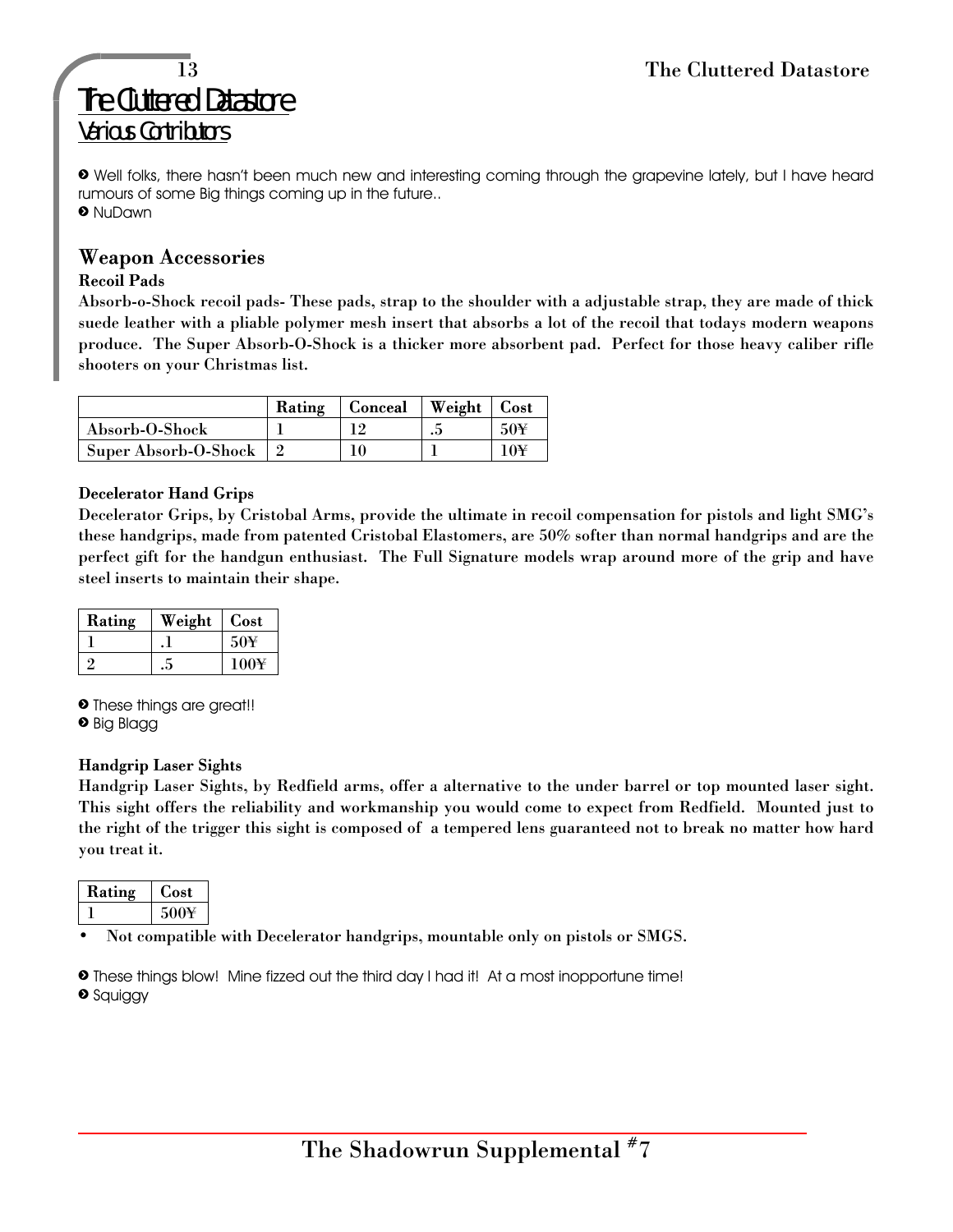## Gun mounted Light Systems

Gun mounted Light Systems, by Optilectronics offer a portable dependable light systems that mounts on the top of rifles. Enabling you to see farther and spot things at greater distances during operations at night, these systems are a must. Containing a two-hour battery system these are assured not to fail for all but the most lengthened excursions. These are mountable on the top or the under barrel for rifles may not be used on pistols or SMG'S

|                  | Range | Conceal | <b>Cost</b>      |
|------------------|-------|---------|------------------|
| Compact          | 100M  | $-2$    | 150¥             |
| Max              | 250M  | -3      | 200 <sup>Y</sup> |
| <b>Super Max</b> | 350M  | -4      | 350¥             |

## SkillCo BASS

SkillCo's Ballistic Actualization Shooting System, controls the vibrations of the barrel when a round is fired. Equipped with a calibration scale the BOSS can be switched from gun to gun in only about 15 minutes of work.

| Rating | Conceal | Cost |
|--------|---------|------|
|        | none    | 350  |

• Not with Silencers or Sound Suppressors

» These rock! They're simple and unobtrusive, yet very effective! They don't stick out as far as silencers so they don't detract from concealability

» Dark Creek

## Weapons

## Shadow Arms Bullpup Assault Rifle

The most Compact Assault Rifle ever made, this rifle measures just 31.5cm overall but features a full length 28cm barrel. This means that the handling is crisp smooth and fast. The thumb hole stock allows a natural grip. Another advantage to the compact Bullpup frame is that recoil is minimized by the compact design. Its unobtrusive design means that it is the most concealable assault rifle in its class.

| Type    | <b>Conceal</b> | Mode     | Ammo  | Damage | Weight | <b>Cost</b> |
|---------|----------------|----------|-------|--------|--------|-------------|
| Assault |                | SA/BF/FA | 40(c) | 8M     | 3.5    | 2.700¥      |

• Treat as if it had 1 point of recoil modification.

#### LeMat Revolver

This unique revolver was developed way back in 1856 by a certain Pierre LeMat, it comprises a nine shot .44 Caliber handgun model, seems simple enough right? Wrong, this gun also contains a 5cm-shotgun barrel. In combat this gun fires a hefty dose of firepower from the revolver and another lethal dose of hot lead that fires from the shotgun barrel. Sure to please the most discriminating gun enthusiast that you know.

|          | 'vpe | Lionceal | Mode          | Ammo   | Damage | Weight | Cost  |
|----------|------|----------|---------------|--------|--------|--------|-------|
| Revolver |      | . .      | $\mathcal{A}$ | 80 C Y | 9M     | 5.J    | .500¥ |
| Shotgun  | Shot | -        | νc            | (BR    | 9S     | -      |       |

• The shotgun and the pistol cannot be shot at the same time, it takes one complex action to fire the shotgun.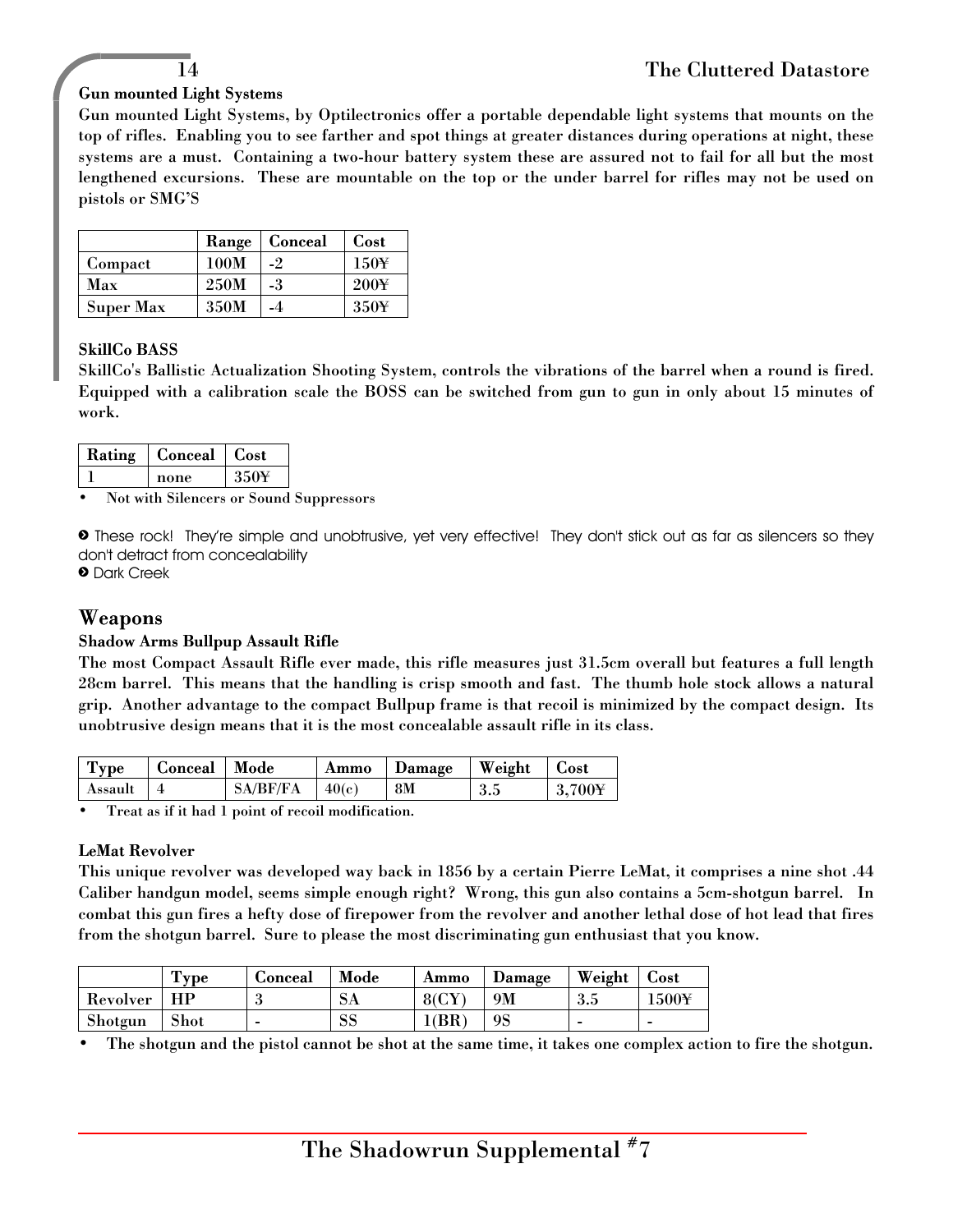9MM Flechette Sub Machine Gun



This small SMG packs a major wallop in a tiny frame, measuring in at only a foot and a half. This tiny gun spits out more bullets at one time than any other gun. One might think that this would eat ammo like nobodies business, but thanks to new technology the shells are stored in a special extended clip that maximizes available space to jam in as many shells as possible. It shoots approximately 6 shots in one burst, twice the amount offered by conventional weapons.

| <b>Type</b> | ∴onceal | Mode | Ammo  | Damage | Weight  | Cost  |
|-------------|---------|------|-------|--------|---------|-------|
| SMG         |         |      | 30(C) | 6M     | $3.0\,$ | 2000¥ |

• Treat burst as if fired 6 shots thus 6M becomes 12D Uses Flechette Rules.

#### FA-SB5 Assault Rifle



This is a HMG in assault rifle form, chambered to take HMG rounds this gun packs more wallop into a tiny frame than any other gun on the market. Although due to the larger size of the HMG round we could only fit 30 into the standard assault rifle clip. The clip has been replaced with a special ammo conserving drum instead of a clip, it can also accept belted ammo.

| --<br><b>Type</b> | ionceal | Mode | Ammo              | Damage | Weight | ${\sf \omega ost}$        |
|-------------------|---------|------|-------------------|--------|--------|---------------------------|
| Assaul.           |         |      | 30(C)<br><b>u</b> | 10S    | 6.2    | $3000\mathrm{\mathsf{Y}}$ |

Uses heavy weapon recoil rules.

#### DB45-A Double Barreled SMG



This innovative SMG has two independent actions and barrels. Each has a separate clip. Both fire independently each time the trigger is pulled. So a single trigger pull fires two shots (Treat as short burst) Burst fire fires twice the normal amount. Will not accept any under barrel mounted accessories.

| Type | <b>Gonceal</b> | Mode    | Ammo  | Damage | Weight | Cost |
|------|----------------|---------|-------|--------|--------|------|
| SMG  |                | S A /RF | 50(C) | 7M     | 3.5    | 500¥ |

• Single Action is considered a short burst, Burst fire shoots out 6 shots at a time; 7M becomes 13D. The ammo is contained in two clips, one in the fore grip and one in the handgrip. It takes two actions to ready it because it has two separate actions. Also double the recoil penalty.

The Shadowrun Supplemental  $^{\#}7$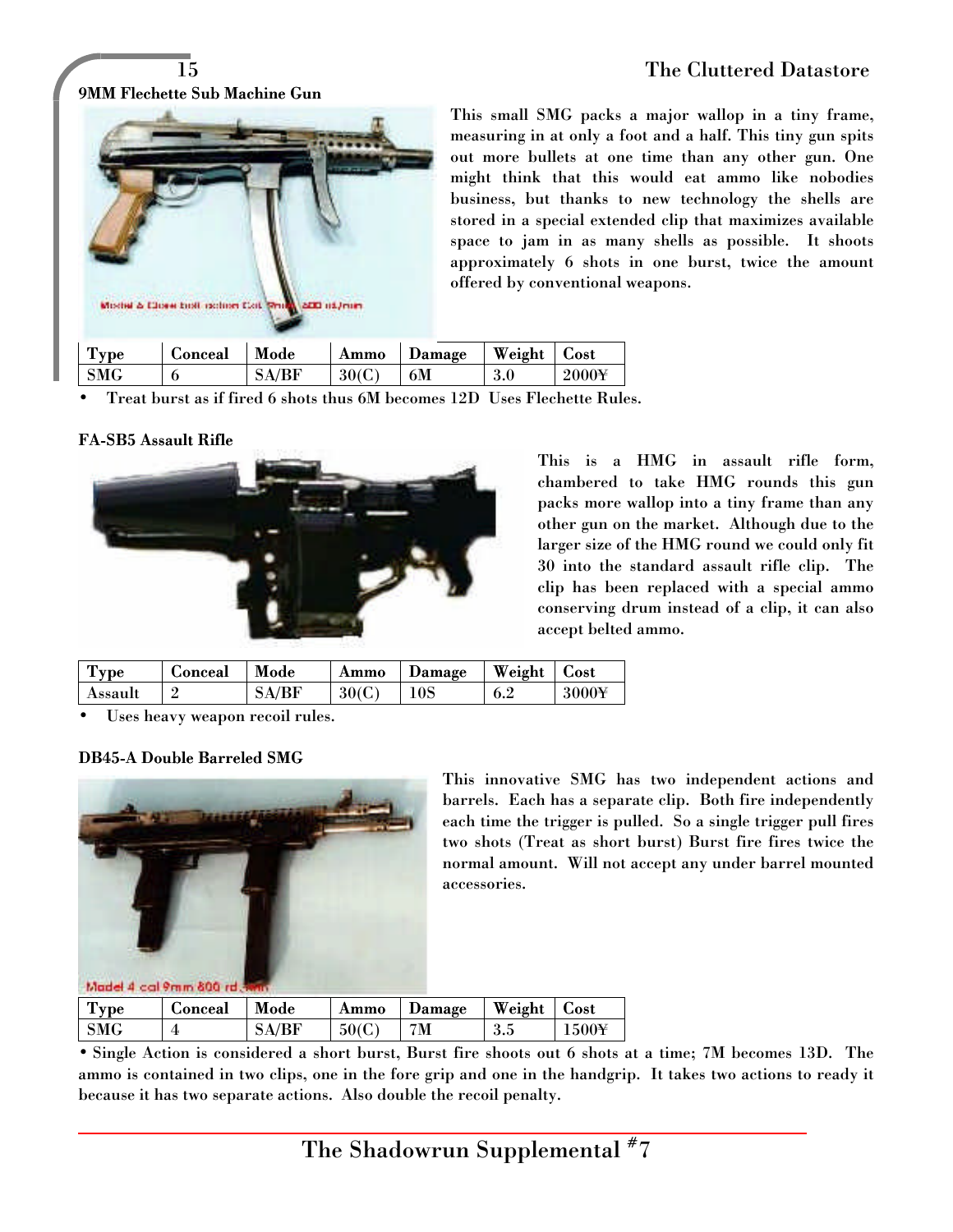## **Cyberware**

## Bobtech Suppler(Tm) Catfall Enhancement

The Suppler enhancement removes the synovial of all arms and legs and replaces the natural sockets of joints by new teflon-coated titanium ones, as well as it replaces the tendons by elaston(tm)-fibers. These have the same characteristics as carbon-fibers, but will be as elastic as elastan if a voltage of 10mV if applied! Thus you can soak up nearly every fall without taking severe damage! Suppler-gets you on your feet!

|      | Essence   Availability   Cost |                 | Street Index   Legality |       |
|------|-------------------------------|-----------------|-------------------------|-------|
| 1.25 | $9/14~{\rm days}$             | $\pm 15,000\pm$ | $\pm 2.5$               | Legal |

A roll against a target number of 6 (4 if a kind of Gyro-Stabilizer is installed) with athletics/acrobatics/free fall is required to land on the hands and feet. If the roll was a success, add 5 dice to the character's body to withstand falling damage. For an additionally 5.000¥, reaction may be enhanced by 1 (no further essence loss). Not compatible with enhanced articulation.

**•** They remove the collar-bone as well, I think... **OSilver** 

#### Magnetic Field Detector Systems (MDS)

Brandnew from the University of Stanford, a stunning new Senseware-Technology for those of you who don't like surprises that explode sometimes! Available as an essence-friendly (cyber-) hand- or a cybereyemodification, the MDS gives you the ability to scan for electric devices of all kind, from your lost watch to a time-triggered bomb! Don't be surprised anymore!

|                     | Essence | <b>Availability</b> | Cost                 | <b>Street Index</b> | Legality |
|---------------------|---------|---------------------|----------------------|---------------------|----------|
| MDS-Hand-System     |         | $8/48$ hrs          | $ v *15.0004$        |                     | Legal    |
| <b>MDS-Cybereye</b> | .o      | $8/2$ weeks         | $1\text{v}1*20.0004$ |                     | Legal    |

Add +500¥ to Cost and +0.03 to Essence (round up to 0.05) for every cyberware item additionally to the MDS, because of the necessary connections between them and the MDS. This penalty does not accure to the cybereye-system used together with other cybereye enhancements, as well as to the hand-system built into a cyberhand/-arm together with the other arm modifications.

The MDS works like a bug-scanner, but will also detect any other electric currencies, too (TN# of different items are up to the GM), apply a +2 to the target number, if the hand-system isn't installed in a cyberhand (the angles are not exact). When using the MDS, all actions other than scanning are at  $+4/+6$  (eye/hand), unless the user has a smartcam installed. Maximum level is 6.

» Never needing those bulky scanners again? Whiz! Where can I get one?

» Albert

» Don't believe anything they write, chummers! These systems only have a range of 'bout 2 meters! » Silver

» I got one installed lately, and it's true: The range is just about 2 meters when scanning for bugs, even less if it's a good shielded one (and shielding is pretty easy against magnetic emission). But it will detect a simple timetriggered bomb at about 5 meters, and fully cybered Samurai at even more, I think (grin). If you have problems with some guys who wonna blast your arse up to the sky, get one! And get a smartcam, too. » Cybertester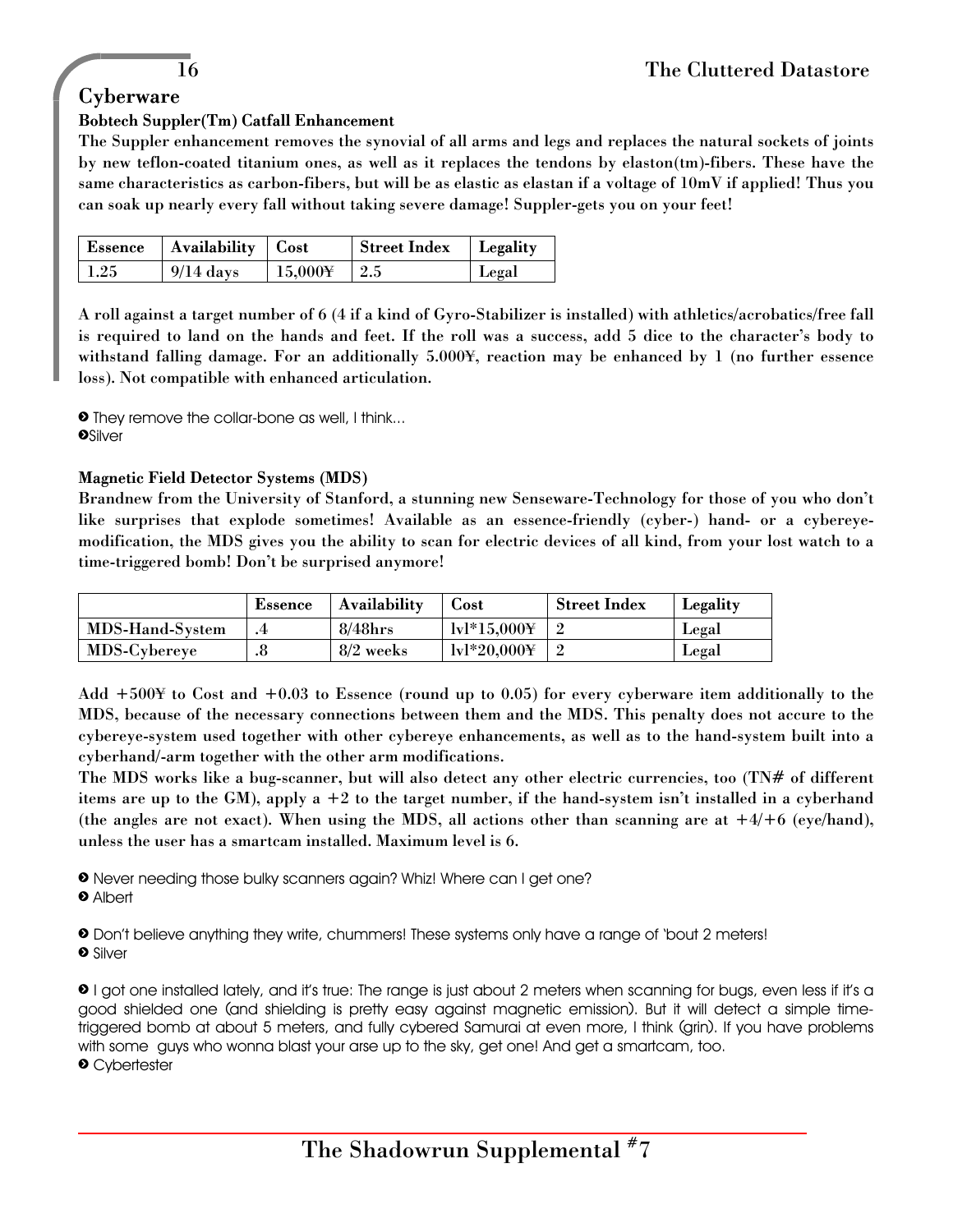## Zeiss Active(Tm) Systems

These are simply Low-Light, Thermographic or Ultra Violet installed together with an Eyelight System emitting on the same wavelength(s). Can be installed in any cybereye.

|                        | <b>Essence</b> | <b>Availability</b> | Cost            | <b>Street Index</b> | Legality |
|------------------------|----------------|---------------------|-----------------|---------------------|----------|
| <b>Normal Spectrum</b> | 0.4            | $5/72$ hrs          | 4.000¥          | $1.5\,$             | Legal    |
| Infrared (Thermograph) | 0.4            | $5/72$ hrs          | 4.000¥          | 1.5                 | Legal    |
| Ultra Violet           | $0.4\,$        | $5/72$ hrs          | $4.000\text{Y}$ | $1.5\,$             | Legal    |

Game Effect: Normal game bonuses and no penalties in complete darkness.

» The only problem is that a) your eyes glow like a flashlight or b) nearly every Sam has Thermographic vision and will find you easily or c) there are a lot of fluorescent materials out there...

» Cybertester

» That's not THAT problem. The beam is very thin!

» Glasses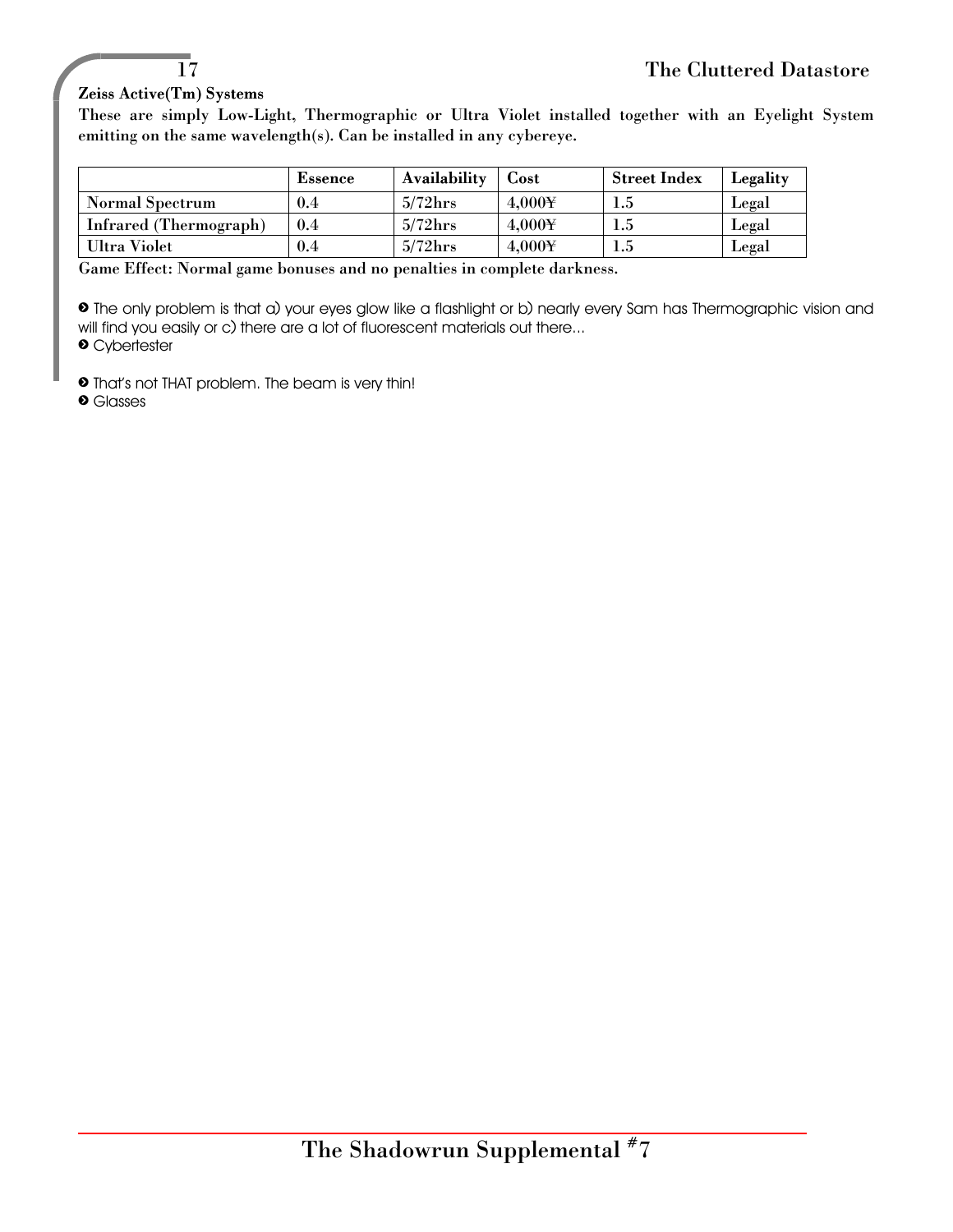# Revised Character Creation Rules

P. Sean 0`neal <woneal@infoave.net>

## Build Point Rules

The following rules are intended to replace those for the Build Point system in the Shadowrun Companion. These rules are more than the addition of new options and corrections of mistakes. Changes to the cost of Attribute and Skill points, as well as other changes, rules follow a somewhat different approach to character generation. The changes are intended to encourage players to create more "well-rounded" characters. This system is not intended to recreate "standard" archetypes.

Under these rules the player receives 100 build points (or BP) with which to create a new character. Game master's may choose to alter this at their own discretion. The Build Point Table lists costs for the various character components.

## Race

Race simply determines the character's race. Human characters receive no special modifications or abilities, and so cost 0 Build Points. If the player spends 10 BP in this category, the character may be any of the metahuman races (including the metahuman variants). The player simply chooses which. If the player spends 20 BP in this category the character may be any of the shapeshifter races. If the game master has approved the addition of any other special races, for a cost of 30 BP, the player may choose to make the character any of these. The high BP cost of these "other" races is to reflect the rarity of such races appearing as PC's.

## Magic

This category determines if, and what sort of, magical ability the character possesses. If no Build Points are spent, the character is mundane, possessing no magical ability at all. If the player spends 5 or more Build Points the character possesses some magical ability. All characters with magical ability have a Magic Attribute that begins at a Rating 6. At the time of creation, the player must choose the magical tradition the character will follow.

At a cost of 20 Build Points, the character may be a magician or a physical mage. All such characters have 30 Force Points with which to select spells. Physical mages must split their magic attribute during creation and select their physical adept abilities.

## 18 Revised Character Creation Rules

## Build Point Table

| Component                                 | Cost (in BPs)         |  |  |  |
|-------------------------------------------|-----------------------|--|--|--|
| Race                                      |                       |  |  |  |
| <b>Humans</b>                             | $\bf{0}$              |  |  |  |
| <b>Metahumans</b>                         | 10                    |  |  |  |
| Shapeshifters                             | 20                    |  |  |  |
| Other                                     | $30 *$                |  |  |  |
|                                           |                       |  |  |  |
| Magic                                     |                       |  |  |  |
| <b>Magicians</b>                          | 20                    |  |  |  |
| <b>Adepts</b>                             | 15                    |  |  |  |
| <b>Minor Adepts</b>                       | 5                     |  |  |  |
| <b>Mundanes</b>                           | $\theta$              |  |  |  |
|                                           |                       |  |  |  |
| <b>Attributes</b>                         |                       |  |  |  |
| Rating 1                                  | 1                     |  |  |  |
| Rating 2                                  | 3                     |  |  |  |
| Rating 3                                  | 5                     |  |  |  |
| Rating 4                                  | 7                     |  |  |  |
| Rating 5                                  | 10                    |  |  |  |
| Rating 6                                  | 14                    |  |  |  |
|                                           |                       |  |  |  |
| <b>Skills</b>                             |                       |  |  |  |
| Rating 1                                  | 0.5                   |  |  |  |
| Rating 2                                  | 1                     |  |  |  |
| Rating 3                                  | 3                     |  |  |  |
| Rating 4                                  | $\overline{4}$        |  |  |  |
| Rating 5                                  | 5                     |  |  |  |
| Rating 6                                  | 7<br>$10 *$           |  |  |  |
| (Rating 7)<br>(Rating 8)                  | $14*$                 |  |  |  |
|                                           |                       |  |  |  |
| <b>Resources</b>                          |                       |  |  |  |
| <b>Force Points</b>                       |                       |  |  |  |
| <b>Additional Force Points</b>            | 2 Force Points per 1  |  |  |  |
|                                           | <b>Building Point</b> |  |  |  |
|                                           |                       |  |  |  |
| Nuyen                                     |                       |  |  |  |
| $\boldsymbol{0}$                          | $-5$                  |  |  |  |
| 500                                       | $\boldsymbol{0}$      |  |  |  |
| 5,000                                     | 5                     |  |  |  |
| 90,000                                    | 10                    |  |  |  |
| 200,000                                   | 15                    |  |  |  |
| 400,000                                   | 20                    |  |  |  |
| 650,000                                   | 25                    |  |  |  |
| 1,000,000                                 | 30                    |  |  |  |
| (1,500,000)                               | $35*$                 |  |  |  |
| (2,000,000)                               | $40*$                 |  |  |  |
| * Allowed only at game master discretion. |                       |  |  |  |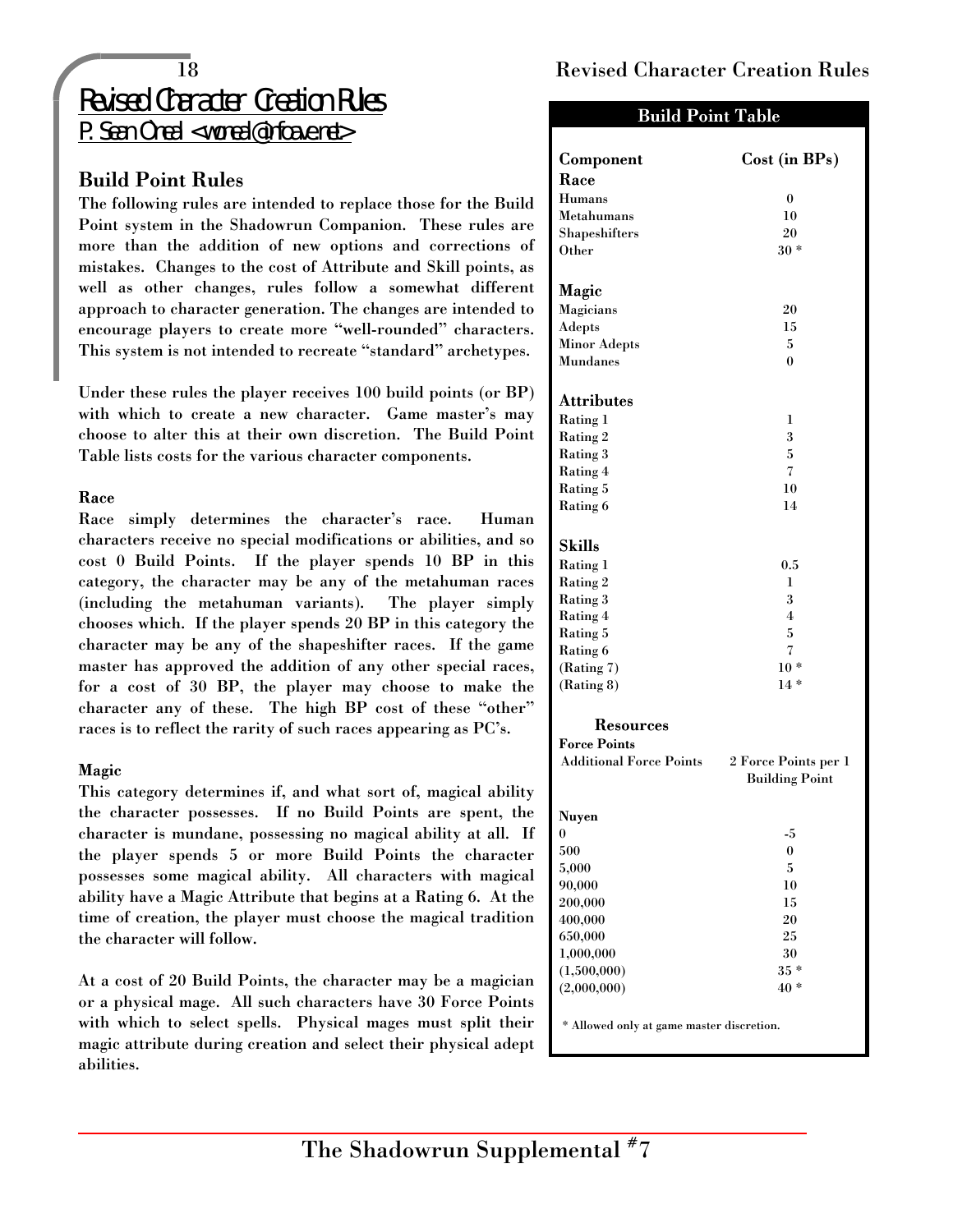## 19 Revised Character Creation Rules

At a cost of 15 Build Points the character may be an adept. The player may choose to make the character any one of the following kinds of adepts.

## *Conjuring Adept*

The character can make full use of the Conjuring skill, but is considered mundane for other magical skills or abilities. The adepts may not use Astral Perception or Projection as well as any applications of Conjuring that require Astral Perception or Projection (including metamagic). The character only can bond or use foci that are applicable to the Conjuring skill.

## *Elemental Adept*

This option is only open to hermetic mages. The character is "aligned" with one of the four hermetic elements: Earth, Air, Fire or Water. The character can use the Sorcery skill to cast spells aligned to that element and Conjuring to summon spirits aligned with that element as well as watchers. Elemental Adepts can both astrally perceive or project. The adept receives 30 Force Points to select spells with during creation. For all other uses of magical skill, the adept is considered a mundane. (cf. GRII, p33 for complete rules)

## *Physical Adept*

The adept "channels" all of his magical ability into his body. He may "buy" physical adept powers using his Magic Rating, but is considered a mundane for the use of all magical skills. Physical adepts cannot astrally perceive unless they purchase the power that allows them to do so.

## *Shamanic Adept*

This option is only open to shamans. The adept can use Sorcery to cast spells for which their totem grants a bonus and Conjuring to summon spirits for which the totem grants a bonus. Shamanic Adepts can both astrally perceive or project. The adept receives 30 Force Points to select spells with during creation. For all other uses of magical skill, the adept is considered a mundane. Shamanic adepts are only available for those totems which provide bonuses based on Spell Category or Spirit Type, not totems that have bonuses based on things such as time of day (such as Owl) or no bonuses (such as Coyote). (cf. SRII, pp. 124-125)

## *Sorcery Adept*

The character can make full use of the Sorcery skill, but is considered mundane for other magical skills or abilities. The character cannot use Astral Perception or Projection nor applications of Sorcery that require Astral Perception or Projection (including metamagic). The adept receives 30 Force Points to select spells with during creation.

At a cost of 5 Build Points the character may be a minor adept. The player may choose from the following options.

*[Author's Note: Credit should be given to Steve Kenson for the concept of Minor Adepts which I incorporated into these revisions.]*

## *Astral Adept*

The character can make use of astral perception and projection, but is considered a mundane for the use of all magical skills.

## *Banishing Adept*

The adept can use the Conjuring skill to attempt to banish any type of spirit. For all other uses of magical skill and ability, the adept is considered a mundane. The adept cannot control spirits, only banish them. The adept does gain a totem bonus, if shamanic, for banishing the appropriate kind of spirit.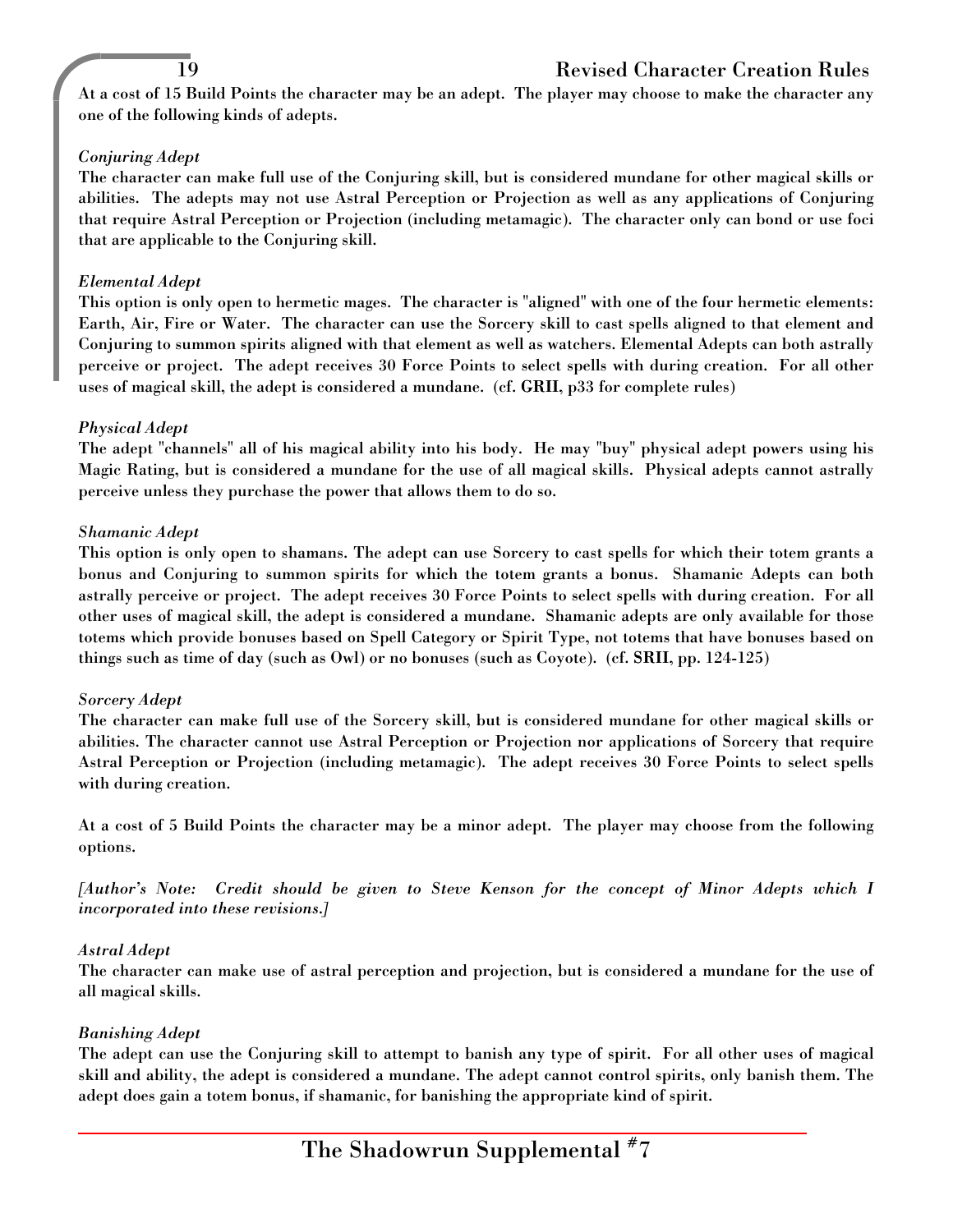## *Enchanting Adept*

The adept can make full use of the Enchanting skill. For all other magical skills and abilities, the adept is considered a mundane.

## *Spell Adept*

The adept has the innate ability to cast a single spell. The base Force Rating of the spell equals the character's starting Magic Attribute -1. The max. Force Rating of the spell will increase or decrease as the character's Magic attribute changes. The adept cannot learn new spells and does not have a magic pool for spell defense.

## *Spirit Adept*

The adept can use the Conjuring skill to summon a single type of spirit: a single type of elemental or nature spirit. The adept follows the normal rules for conjuring the spirit, but cannot have more than one spirit summoned or bound at a time. The adept may also attempt to banish or control spirits of the type he can summon. For all other magical skills and abilities, including other uses of the Conjuring skill, the adept is considered a mundane.

Force Points may be purchased by any character with magical ability at the rate of 2 Force Points per 1 Build Point. Those receiving free Force Points may trade them for Build Points at the rate of 2 FP : 1 BP. Force points are used to purchase spells (for those able to cast spells) and bond foci. At the game master's discretion they may be used for other purposes, such as buying initiation grades.

## Attributes

Attributes are bought on a graduated scale. The rating values are the base rating before racial modifiers are applied. This scale makes low attributes cheaper, while making high attributes more expensive. The effect is to encourage more moderate attributes while still allowing one or two exceptional attributes.

## Skills

Skills are also bought on a graduated scale. The skill rating purchased is the general rating before concentrations or specializations are applied. These have no additional cost (concentrations add +1 to the concentration rating  $/ -1$  to the general rating; specialization's add  $+2$  to the specialization rating  $\&$  -2 to the general rating with a concentration at the base rating). Under standard rules a general rating limit of 6 applies. At the game master's discretion, general skill ratings may be purchase at up to a rating 8.

## Resources

The Resource category remains unchanged, except for two new levels of resource money available at game master discretion. Resource money is used to purchase gear, lifestyle, contacts, etc.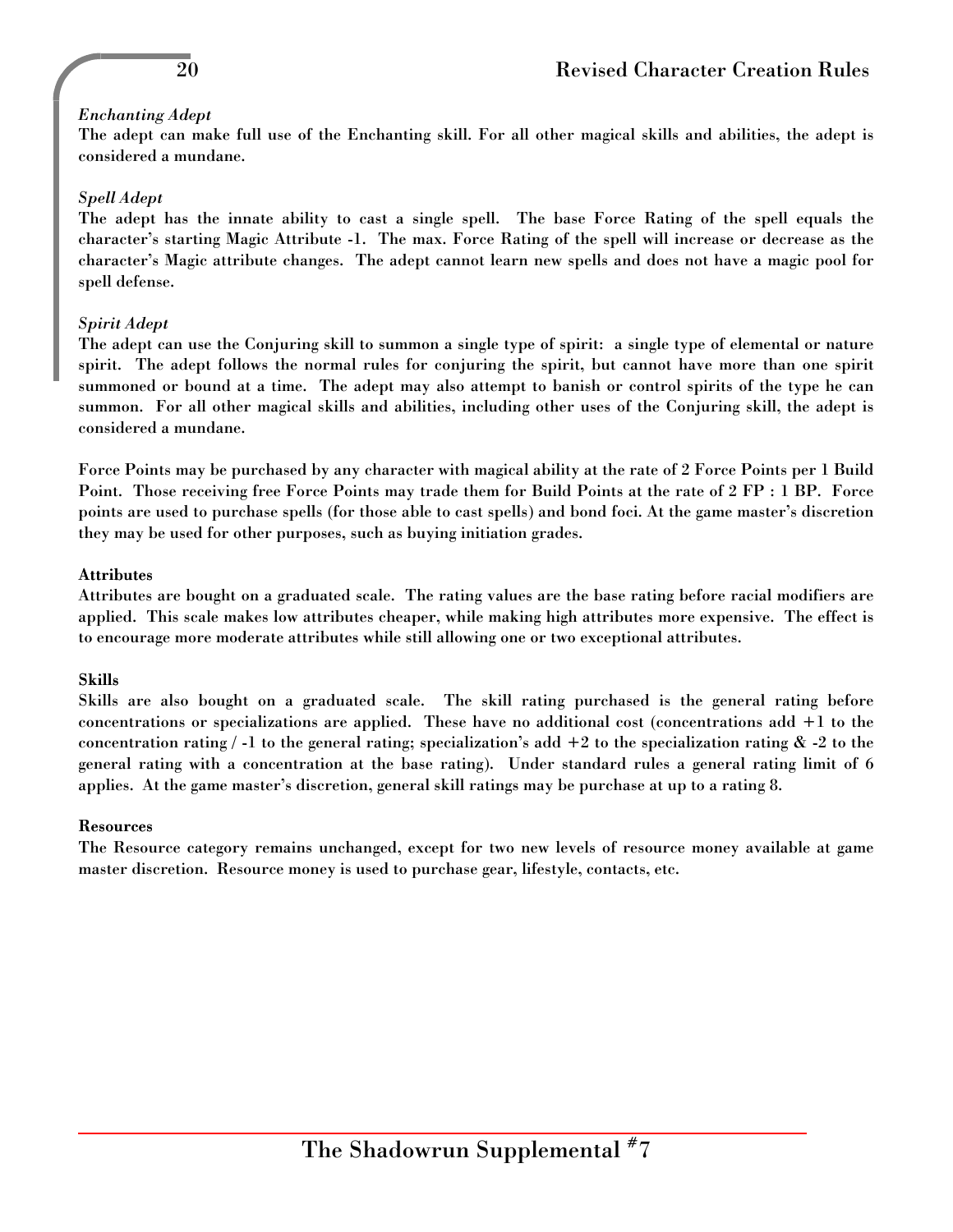## New and Revised Edges and Flaws

The Shadowrun Companion presented rules for Edges and Flaws. The majority of these new options were readily usable as presented. However, it became apparent after publication that some of the edges and flaws caused problems. The following attempts to revise those edges and flaws and eliminate the problem areas.

## Revised Edges

The following are the revised versions of edges presented in the Shadowrun Companion. For ease of reference the corrected edges are fully repeated here, and page references to the Shadowrun Companion (SRC) are given as well.

## Bonus Attribute Point

## Value: 1

A player can purchase 1 bonus Attribute Point for the character. The bonus Attribute Point can be added to any Attribute *except* Essence, Reaction or Magic.

Players can purchase no more than 5 bonus Attribute Points.

Bonus Attribute Points cannot raise Attribute Ratings of a character beyond the racial maximums unless combined with the Exceptional Attribute edge.

This edge is not available if the Build Points rules are used for character creation. (cf. SRC, p24)

#### Adrenaline Surge

#### Value: 1

Adrenaline Surge enables a character to react more quickly than normal during combat situations. A player with this edge may use it any time in combat.

When employing Adrenaline Surge, the player uses the Rule of Six for Initiative (p. 32 SRII) but receives a +1 target modifier on Combat tests and Perception tests made in combat situations. Once a character uses Adrenaline Surge he must use it for the remainder of the combat or until the danger has passed.

The benefit of Adrenaline Surge is not compatible with Reaction or Initiative enhancing cyberware, bioware or magic (including physical adepts). Increases that indirectly affect Initiative (such as increases to Quickness, Intelligence or bonuses to initiative due to surprise or special use of skills) still apply. (cf. SRC, p. 24)

#### High Pain Tolerance

## Value: 1 to 6

High Pain Tolerance enables the character to resist the effects of damage to a limited degree. The number of points the character spends on the High Pain Tolerance Edge determines how man boxes of physical or mental damage the character can resist. As with any edge no more than 6 points may be spent (cf. SRC, p22, Designing Edges and Flaws).

In all other respects, High Pain Tolerance uses the same rules as the adept power Pain Resistance (see p126, SRII)

## Good Reputation

## Value: 1 or 2

Deservedly or not, the character with this edge enjoys a good reputation that makes others trust and respect him or her. This reputation exists only in the character's home area, such as a specific neighborhood or district of a sprawl, or a single town in more rural campaigns. For each point spent on Good Reputation, the character receives a -1 target modifier for Social Skill tests. (cf. SRC, p32)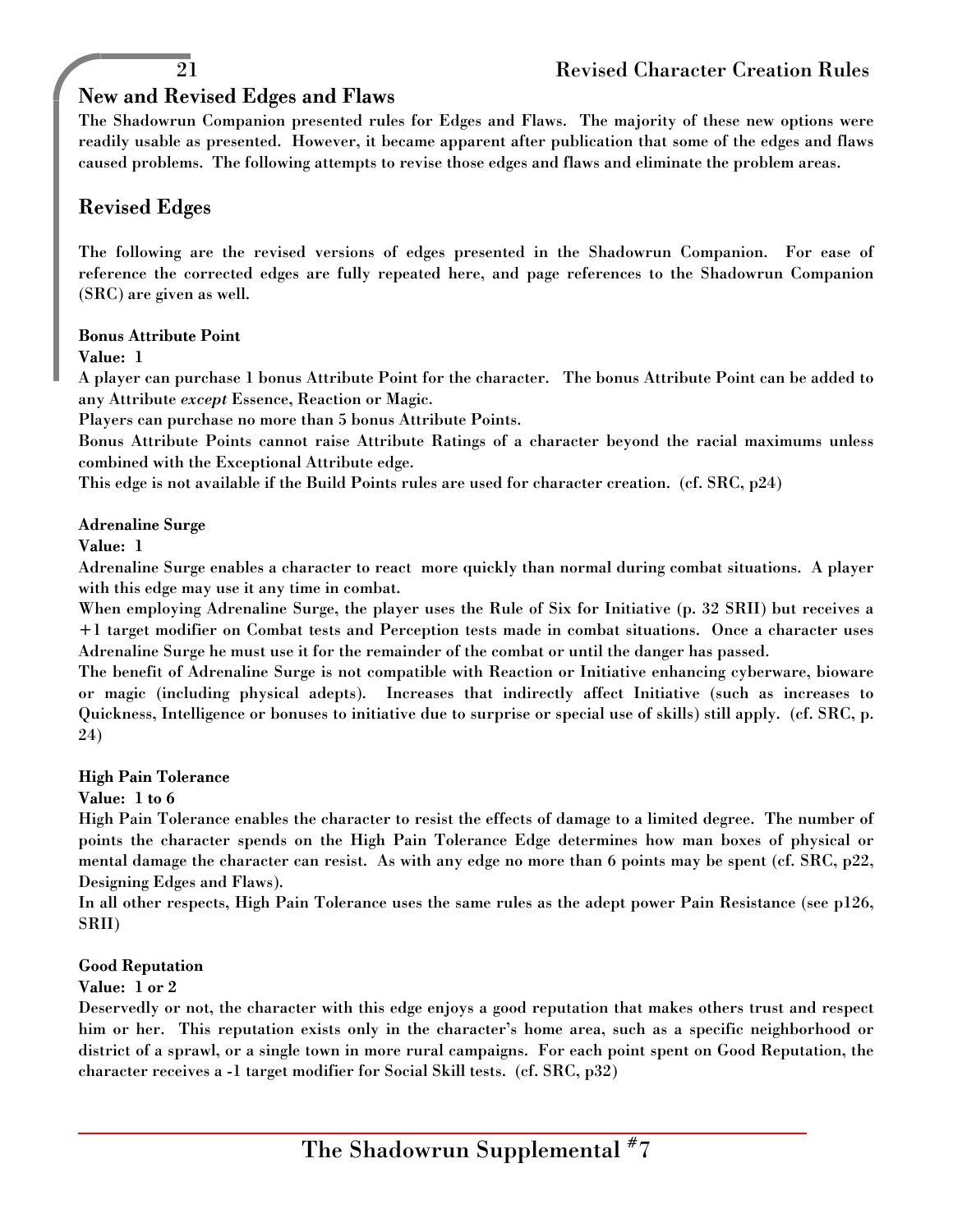## Magical Talents

## Value: varies

As per the Shadowrun Companion the following edges are available only to those characters with magical ability (magicians, adepts or minor adepts). (cf. SRC, p33)

Astral Sight (3 pt.) -- The character can see into the astral plane through astral perception. However, characters cannot astrally project or make use of any Magical skills without the appropriate Magic priority allocation. Astrally active characters have all the normal abilities of astral perception and can learn the Aura Reading skill (p. 96, Awakenings). This edge is not available to Physical Adepts or Physical Magicians.

Poor Astral Link  $(2 \text{ pt.})$  -- Any ritual sorcery directed against the character receives a  $+2$  target modifier for the Link Test portion of the ritual. Note that this Edge might work against a character in some circumstances such as when friendly magicians want to use ritual sorcery to locate or aid the character.

Spell Talent (5 pt.) -- The character has the innate ability to cast a single spell. The base Force Rating of the spell equals the character's starting Magic Attribute -1. The max. Force Rating of the spell will increase or decrease as the character's Magic attribute changes. If the spell may be cast with ritual sorcery, the character may do so if he or she has the Sorcery skill.

Summoning Talent (3/5 pt.) -- The character can summon one type of spirit, whether watchers (a 3 pt. edge) or a single type of elemental or nature spirit (a 5 pt. edge), such as an Earth elemental or City spirits. The character must have the conjuring skill and use it per standard rules to summon the spirit. This edge is not normally available to magical types already able to conjure.

## Revised Flaws

The following are the revised versions of flaws presented in the Shadowrun Companion. For ease of reference the corrected flaws are fully repeated here, and page references to the Shadowrun Companion (SRC) are given as well.

## Blind

#### Value: -6 (-4 for magically active characters)

A character with the Blind flaw receives a +6 target modifier for all visual based tests. If Cyber-replacement eyes are used to correct the Blind flaw the karma cost of the flaw must also be paid or the flaw is simply replaced with other flaws, chosen by the GM, with a total value equal to the Blind flaw.

Magically active character with the Blind flaw may still use astral perception as a form of sight. Such characters receive a +2 target modifier for visual tests based solely in the physical world. However, the Blind flaw costs only -4 for characters able to use astral perception. Characters with the Blind flaw cannot take Color Blind or Night Blindness. (cf. SRC, p25)

## Infirm

#### Value: -1 to -5

The Infirm flaw represents a character's deteriorating physical fitness. Infirm characters need not be old or ill, they may simply be individuals who neglect their physical well-being, such as "couch-potato" deckers and magicians.

The Infirm flaw may range from -1 to -5 points. For every Infirm point permanently reduce the racial maximum of one of the character's Physical Attributes by 1. (cf. SRC, p26)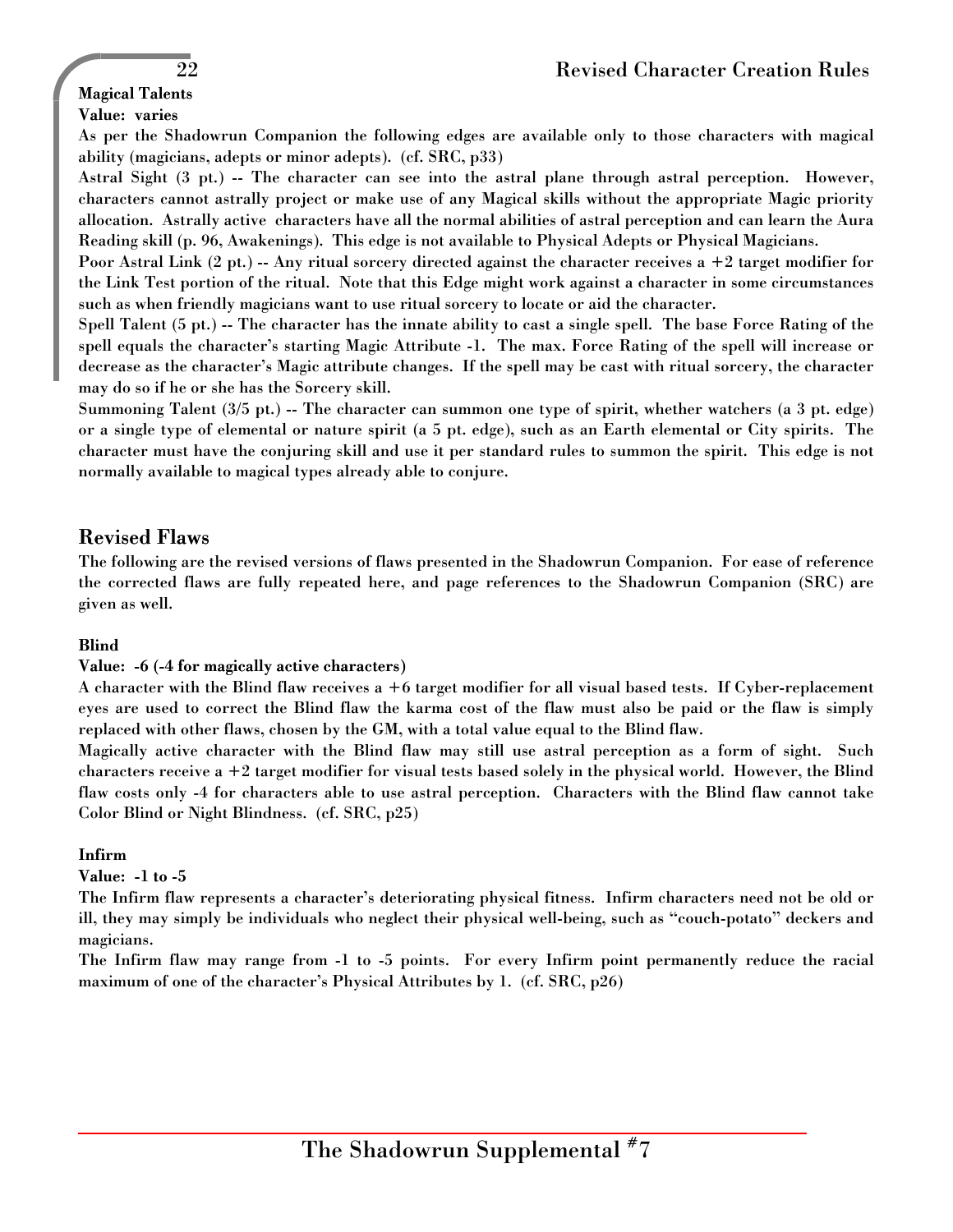## Sensitive System

## Value: -3 (-1 for magically active characters)

A character with the Sensitive System flaw has immuno-supressive problems with implants. However, these effects are less severe than those of the Bio-Rejection flaw. The character must double all Essence losses caused by cyberware implants, and incurs twice the normal Body index for bioware. Cultured bioware and replacement parts cloned from the character's own cells are not affected by this flaw.

If a character with this flaw is magically active, Sensitive System costs only -1. The penalties are the same as for a non-magical character. and the player must also deduct any Essence loss due to this flaw from the character's Magic Rating. Characters cannot take both Bio-Rejection and Sensitive System. (cf. SRC, p27)

#### Combat Paralysis

#### Value: -4

A character with Combat Paralysis tends to "freeze up" in combat situations. On the character's first Initiative roll during any combat, assume the result is the minimum the character can roll with his Initiative dice. This applies to all forms of combat, physical, astral or Matrix. The character also receives a +2 target modifier on Surprise tests. Characters cannot take both Combat Paralysis and Combat Monster. (cf. SRC, p28)

#### Day Job

#### Value: -1 to -3

A character with the Day Job flaw holds down a "real" job besides shadowrunning. A character's day job burdens him or her with responsibilities and time requirements, but it may provide certain advantages as well. A day job can offer a convenient way to launder money, a "cover" persona that can come in handy if law-enforcement people investigate the character, a network of non-shadow contacts and a little extra cash.

If desired, game masters may allow player characters to take up to -3 points of Day Job. The following guidelines provide suggested monthly salaries for day jobs and hourly work requirements per week. If the character fails to spend the required time per week working, they may be fired, in which case the Day Job must either immediately be bought off with good karma, or replaced with flaws of an equal point value. (cf. SRC, p31)

| <b>Suggested Day Job Salaries</b> |                       |                   | <b>Dependent Value Table</b> |                 |                   |
|-----------------------------------|-----------------------|-------------------|------------------------------|-----------------|-------------------|
| Value                             | <b>Monthly Salary</b> | Hours worked Type |                              | <b>BP</b> Value | <b>Flaw Value</b> |
|                                   |                       | per week          |                              |                 |                   |
|                                   | 1,000Y                | $10$ hrs. / wk    | Above Avg.                   | 60 BP           | -1                |
|                                   | 2,500¥                | $20$ hrs. / wk    | Average                      | 50 BP           | $-2$              |
| -1 pt.<br>-2 pt.<br>-3 pt.        | 5,000¥                | $40$ hrs. / wk    | <b>Weak</b>                  | 40 BP           | $-3$              |
|                                   |                       |                   | <b>Very Weak</b>             | 30 BP           | $-4$              |
|                                   |                       |                   | <b>Helpless</b>              | 20 BP           | -5                |

## Dependent

Value: varies

A character with the Dependent flaw has a loved one who depends on him or her for support and aid from time to time. Dependents may include children, parents, a spouse, a sibling or an old friend. Meeting the needs of a dependent should take up a fair amount of the character's time, as well as some of the character's money.

The value of the dependent as a flaw is determined by how many Build Points the dependent was created with. (cf. SRC, p31)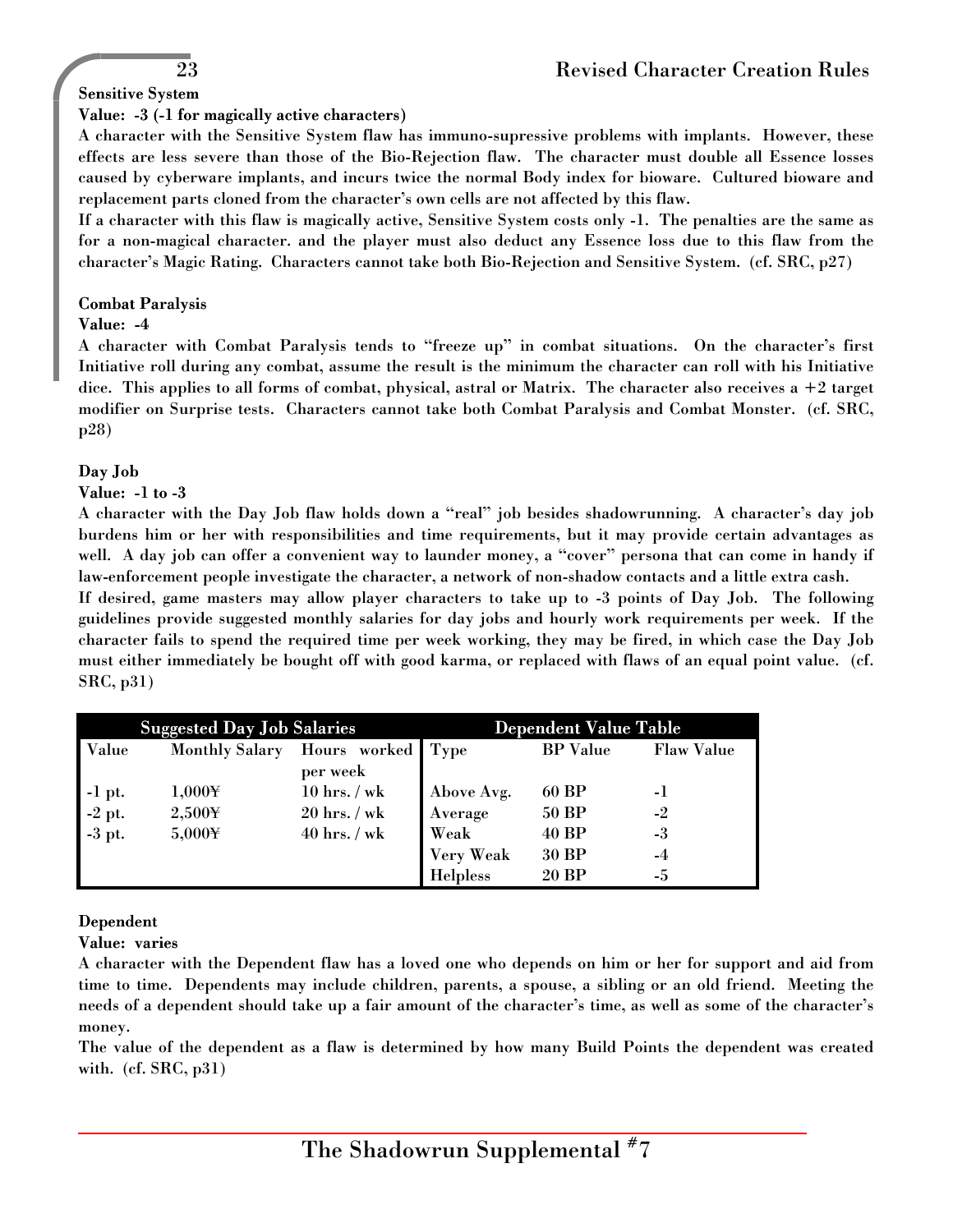## Extra Enemy

## Value: -1

By spending -1 point, a character receives one additional Rank 1 enemy during character creation (See Enemies, p. 71). May be combined with the Hunted flaw to create more powerful enemies. (cf. SRC, p32)

## New Edges

The following are new edges available to players creating characters.

## *(Physical)*

Longevity

## Value: 3

The character's naturally has a long life span and will live longer than other's of his/her kind. Increase the life span of the character by 50%. Thus a troll would live 75 years instead of 50.

## Voice

## Value: 2

The character has an exceptional voice, making them natural orators, singers, etc. The character receives a -1 target modifier on all skill tests involving singing, public speaking, seduction, or any other task where a clear, strong and charming voice is needed.

## *(Mental)*

Strong Will

## Value: 1

The character rolls an additional die when resisting attempts to control the character's free will. This includes magical attempts at control, interrogation, torture, etc.

## *(Miscellaneous)*

## Wealth

## Value: 1-4

At game start all characters receive starting cash equal to 3d6 x 1000¥. The wealth advantage increases the amount of ready cash the character begins with. For each point spent on Wealth, add 1,000 to the multiplier. Thus 2 pt. of Wealth would allow a character to start with 3d6 x 3,000¥.

## New Flaws

The following section presents new flaws for use in character creation.

 *(Physical)* Crippled Leg

## Value: -1

The character has a bad leg. This may be because of a blown-out knee, or nerve damage, or a bad hip joint. Whatever the cause, the character will walk with a limp and need either a brace or a cane. The character will have a +2 TN penalty when attempting any activity that involves running, or otherwise requiring quick leg movement. The character's walking rate is unaffected so long as he or she has a brace or cane (-1 Quickness otherwise), but the running rate is reduced by half.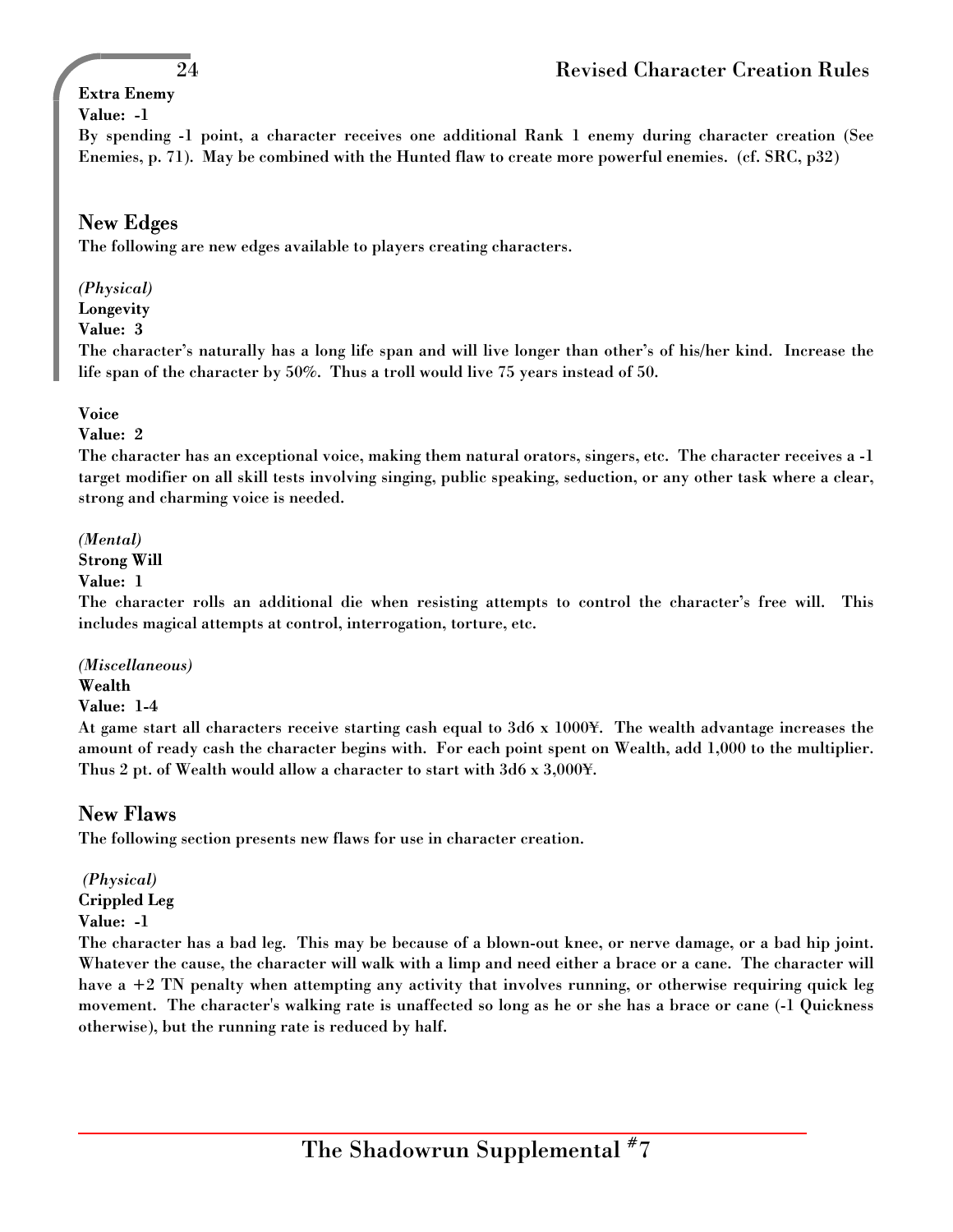#### One Arm Value: -1

Through some misfortune the character with this disadvantage has lost an arm. The character cannot do anything requiring two arms or hands. Some things normally done with two arms can be done one-armed, but at a +4 TN penalty. The game master must use his/her own discretion here. The lost limb is assumed to have been the character's off-hand arm.

#### *(Mental)*

Compassionate

## Value: -2

The character is a compassionate soul and hates to see others suffer. Such a character will attempt to ease the suffering of others when possible, will avoid unnecessary violence and will attempt to prevent others from harming one another. Sometimes the character is forced to chose between the lesser of two evils (i.e., hurting corporate guards so the team can stop the corporation from hurting even more people). These experiences should be role-played as the character agonizes over the decision. Such characters should not pass by opportunities to help those in need.

In social situations, NPCs aware of the character's nature might react better (-1 to all Social TNs) or worse (+1 to all Social TNs) depending on whether or not they would respect compassion. For example, a ruthless corporate manager might view compassion as a sign of weakness, and have less respect for the character as a result. However, if the NPC is a (meta)human rights activist, then the reaction will probably be good.

#### Greed

#### Value: -1

Perhaps it is because the character was born poor, or maybe too rich, or maybe just because; whatever the reason, the character is greedy. The character wants money, wants wealth in any form, wants to be filthy, dirty, rotten, stinking rich! Anytime someone offers the character money for any reason: bribe, payment for a shadowrun, whatever, the character must make a Willpower check (TN 6) to resist the temptation. If the payment offered is small compared to the character's current wealth, then the check is made at a -1 to -2 modifier. If the payment offered is greater than the character's current wealth, then the check is made at a  $+2$  to  $+6$  modifier!

## Kleptomania

## Value: -1

Your character likes to steal. This is done for thrills rather than greed (unless your character is also greedy). You will steal anything that interest you, from virtually anyone. You might have all sorts of rationales to explain your behavior (you weren't stealing, just borrowing!). To avoid this compulsion to steal, you must make a Willpower check (TN 4). This is at a  $+2$  penalty if the item interests you, and at a  $+4$  if the item is valuable and your character is Greedy as well.

## Lecherousness

## Value: -2

Your character likes members of the opposite sex, a lot! (This could be same sex if the character is homosexual, or both if bisexual!) Anytime your character encounters a member of the opposite sex with a Charisma of 3 or better, your character will flirt. You must make a Willpower check (TN  $2 +$  their Charisma) to avoid attempting to seduce the person. On a failed check, the character must use whatever skills or abilities s/he has in an attempt to seduce the individual. This might be an Etiquette skill, Negotiation or a one of its concentrations (fast-talk, bribe?, seduction, etc.), it could even be magic (i.e., control emotions, control thoughts)! This of course might bring up some moral issues. The player should role-play how their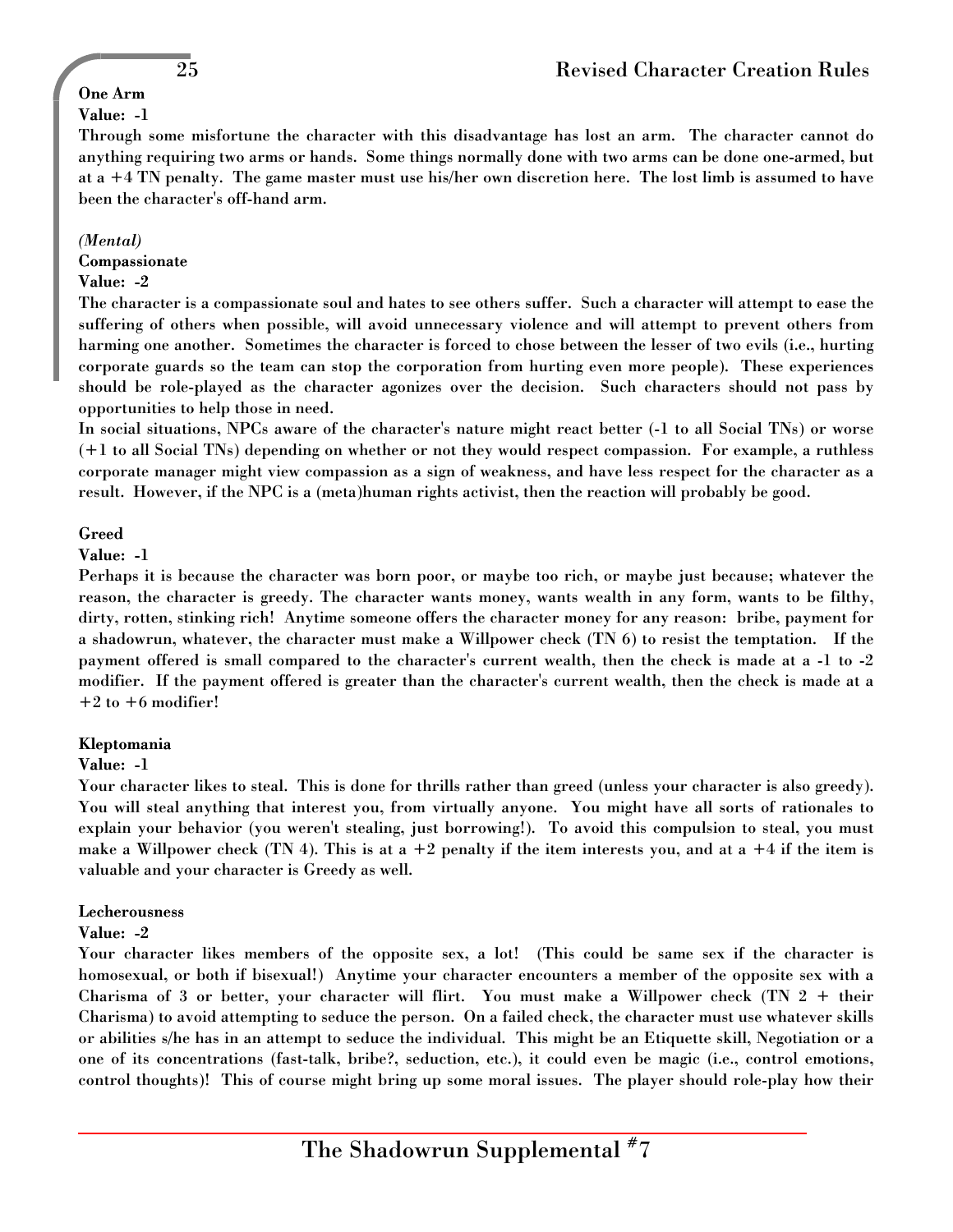## 26 Revised Character Creation Rules

character deals with it. If the player does a good job, award them a one point karma bonus at the end of the adventure.

#### *(Social)*

## **Intolerance**

## Value: -1 to –4

The character either hates something, is a racist, is a sexist or has some similar problem dealing with a specific social group or physical thing. The object of the character's prejudice must be specific, a specific thing, situation, place or race. Maybe it's answering machines or automated bank tellers or some other such thing. It might be orks or dwarves or humans. Perhaps the character is sexist and has trouble dealing with members of the opposite sex in positions of authority (and women can be just as sexist as men). Whatever it is, the character is at  $a +1$  TN penalty per point taken as a flaw when dealing with the object of their intolerance. Game master's should limit the player's choices to something they will have to deal with in the game. A dislike of instant mashed potatoes isn't likely to have an impact on the game or the character's life, thus isn't a disadvantage. A hatred of computers would be a disadvantage, since the character will probably have to deal with them often during the game. This disadvantage may be taken repeatedly. Each point taken as a flaw adds a +1 target penalty.

#### Personal Code

## Value: -2

Your character has a personal code of ethics / honor / conduct. This maybe a chivalric gentleman's code, a code of honor like bushido, or a code of business ethics. The player must decide what this code is and detail it. This code sets the character apart from others, the character has his/her own moral/ethical compass and will live by it no matter what, though this code is not necessarily decided by local law or culture. The player must role-play this, if not, the character is not eligible for any karma bonus for good role-playing!

This disadvantage does offer one redeeming advantage. In any situations where the character is tempted or forced to perform an action which is against their personal code, the character is allowed a Willpower check with a +2 bonus dice to resist. Thus if a character, for example, were to come under magical influence; and the controlling magician were to order the character to perform some action against their code, then the character would immediately get a Willpower test to break the influence. Likewise, if some other disadvantage would cause a character to do something against their code, they get the Willpower check, with the bonus, to resist it.

In social situations, NPCs aware of the code might react better (-1 to all Social TNs) or worse (+1 to all Social TNs) depending on whether or not they would respect the character's ethics. For example, if the character doesn't believe in murder and the NPC is an assassin, the reaction is likely to be bad. However, if the character is against racism, and the NPC is a (meta)human rights activist, then the reaction will be good.

When creating the Personal Code, the player should define a minimum of five rules or conditions, preferably more, that make up the code. For example:

- Gang Member Code Never attack a fellow gang member, except in a fair challenge. Insults cannot be ignored, the offender must be punished. Must defend own territory, particularly from other gangs. Never steal from another gang member. A fellow gang member's enemy is your enemy.
- Street Samurai Code Cannot break your word. Any promise or agreement sealed with your word must be kept. Cannot back down from a challenge, regardless of the danger. Insults require a challenge to a duel be made, unless the offender immediately and publicly apologizes. Never take advantage of an opponent in a duel, must fight fair. Death before dishonor, will not betray friends/employers if captured.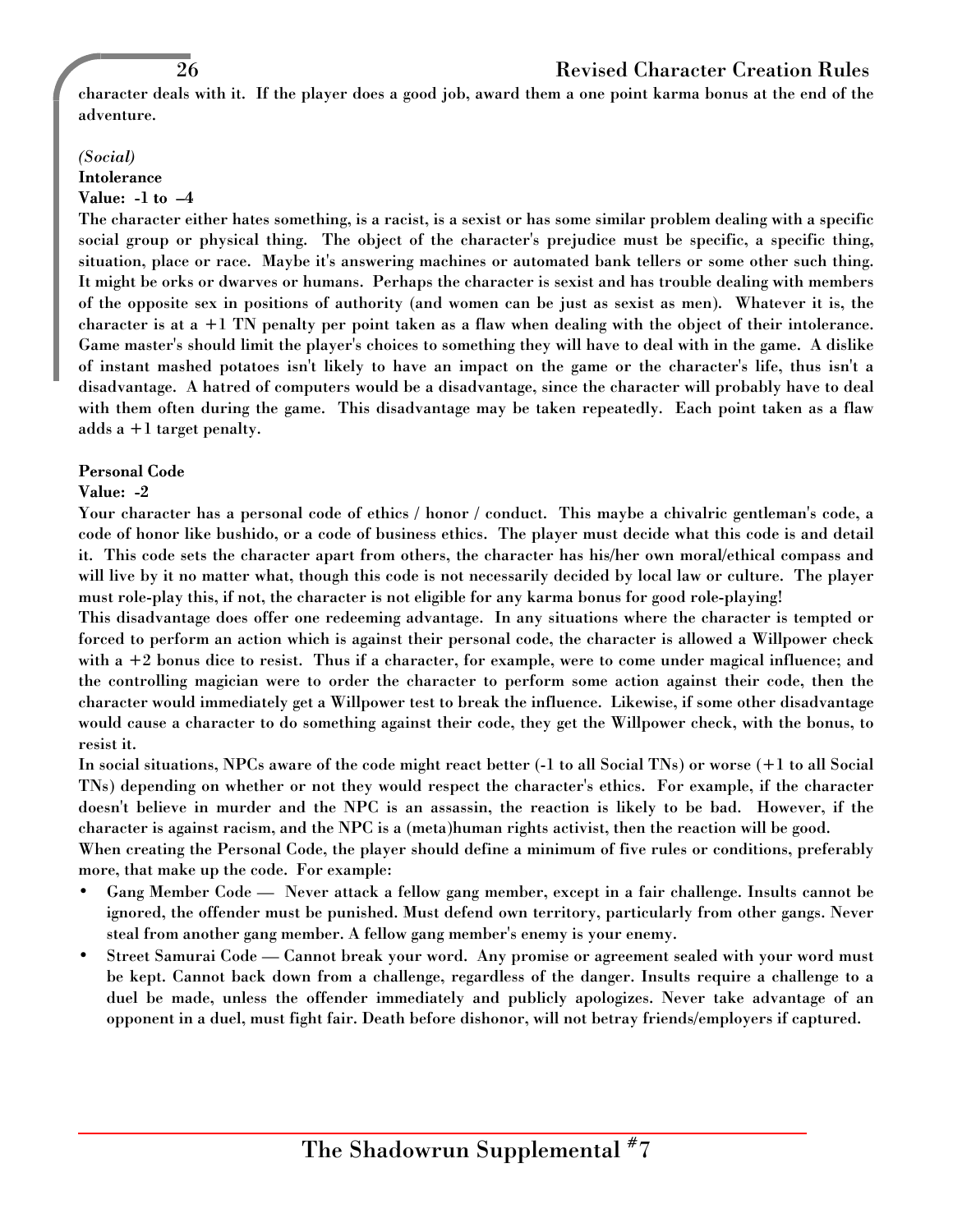#### *(Magical)* **Haunted**

## Value: -1

The character, for whatever reason, is haunted by a ghost (see Ghosts, SRII pp. 224-225). This ghost follows the rules for specter's and will follow the character about generally making itself a nuisance. The player should create some reason why the ghost has a grudge against the character, but the GM may is free to add details and utilize the ghost to annoy the character.

## *(Miscellaneous)*

## Corporate Sell-out

## Value: -6

The character sold out to a corporation (or government, the Mafia, the Yakuza, a secret organization, etc.) and now works for that organization. The character has no choice in what shadowruns s/he takes. The character will be given an assignment by his/her employer who will expect them to carry it out, regardless of personal consequences or danger. The character gets one free contact, a Mr. Johnson who is the character's contact with the corporation for which s/he works. If the character is caught, the corporation will likely let him/her hang (or worse). The character most likely has a cortex bomb implanted to encourage loyalty, other measures such as tracking signals, ritual tissue samples, etc. might also have been taken by the "employer" to make sure their "employee" stays on the job. This disadvantage has the potential to be really nasty should the game master choose to make it so. However, if the character completes a number of assignments successfully, performing well on each, the game master may decide that the corporation begins to value the character as a special operative. Future assignments may pay better, provide better backup, etc. although certain special assignments may be even more dangerous. The character has no way out of this arrangement, except to run, at which point they gain a 6 point Hunted flaw instead as the corporation sends other assets after him/her!

If more than one character in a group should sell out, the game master is free to rule that all such character's sell out to the same organization. Otherwise the game master will have a difficult time explaining how individuals from several organizations came to be working in the same team, as well as coming up with likely adventures for such a group.

## Poverty

## Value: -1 to -2

Not everyone is born rich, your character was born dirt poor! You have less starting cash than normal. Normally, a character has 3d6 x 1,000¥ in Starting Cash (cf. p47 SRII). By purchasing this disadvantage, the character starting cash is reduced. Note that this money cannot be spent during character creation (this is Starting Cash, the amount the character has on their credstick when play begins), and this disadvantage in no way affects Resource money.

| <b>Poverty Table</b> |                      |  |  |  |
|----------------------|----------------------|--|--|--|
| Value                | <b>Starting Cash</b> |  |  |  |
| -1                   | $3d6 \times 2004$    |  |  |  |
| $-2$                 | No starting cash     |  |  |  |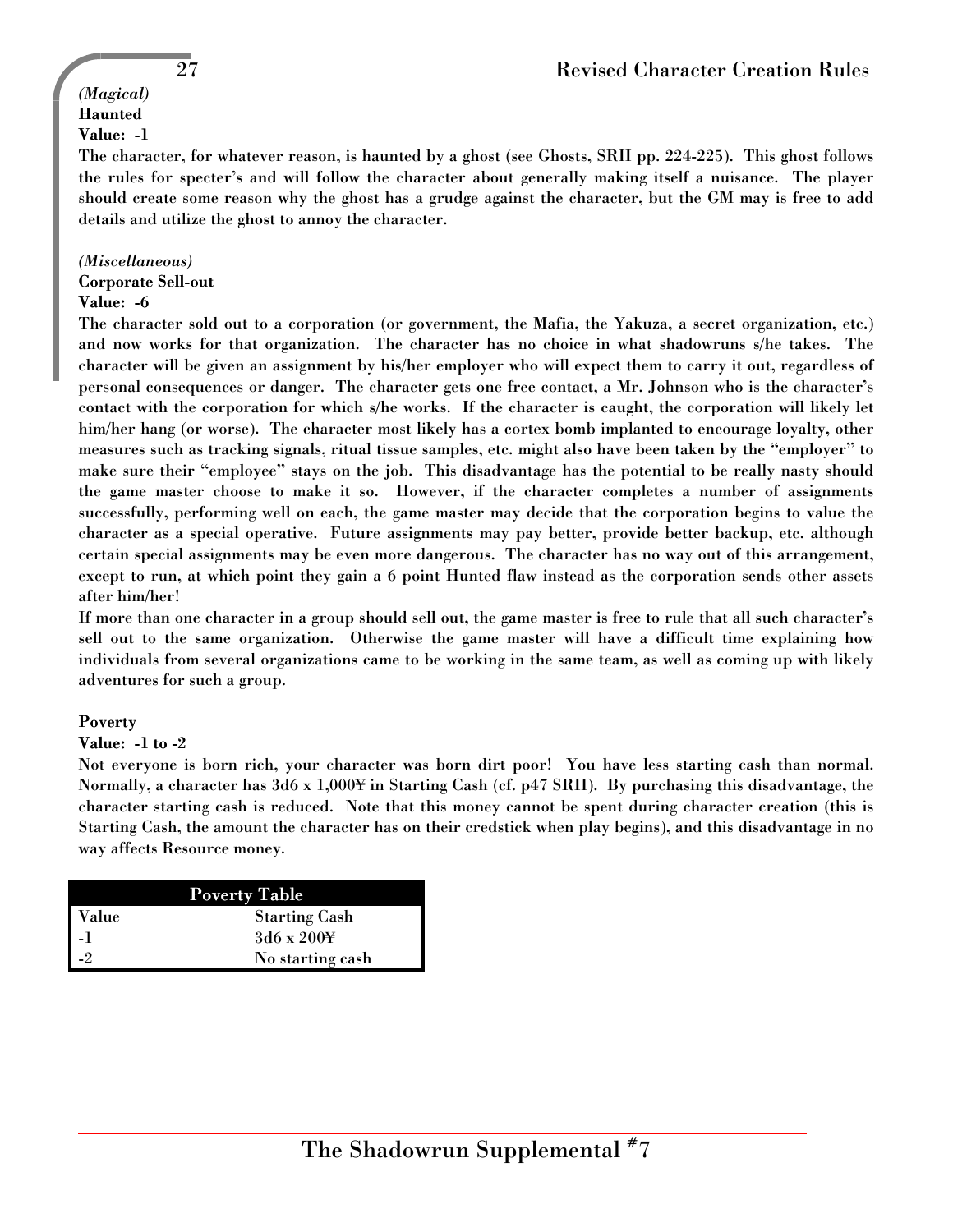# EDGES AND FLAWS TABLE

| <b>EDGES</b>                         | <b>POINT</b><br><b>VALUE</b> | <b>EDGES</b>                                  | <b>POINT</b><br><b>VALUE</b> |
|--------------------------------------|------------------------------|-----------------------------------------------|------------------------------|
|                                      |                              |                                               |                              |
| <b>Attributes</b>                    |                              | Social                                        |                              |
| <b>Bonus Attribute Point</b>         | 1(2)                         | <b>Animal Empathy</b>                         | $\overline{2}$               |
| <b>Exceptional Attribute</b>         | $\sqrt{2}$                   | At Ease                                       | 3                            |
| <b>Skills</b>                        |                              | <b>Blandness</b>                              | $\overline{2}$<br>3 or 5     |
|                                      |                              | Connected (CP)                                |                              |
| Aptitude<br><b>Bonus Skill Point</b> | $\sqrt{2}$                   | <b>Extra Contact</b><br><b>Friends Abroad</b> | 1<br>3                       |
|                                      | 1                            |                                               |                              |
| <b>Home Ground</b>                   | $\overline{2}$               | <b>Friends in High Places</b>                 | $\overline{2}$               |
|                                      |                              | <b>Good Reputation</b>                        | 1 or 2                       |
| <b>Physical</b>                      |                              | <b>Human Looking</b>                          | 1                            |
| <b>Adrenaline Surge</b>              | 1                            | Pirate Family (CP)                            | 3                            |
| Ambidexterity                        | $\mathbf{2}$                 |                                               |                              |
| Double Jointed                       | 1                            | <b>Magical</b>                                |                              |
| <b>High Pain Tolerance</b>           | $1$ to $6$                   | <b>Bonus Force Point</b>                      | $1$ to $3$                   |
| <b>Lightning Reflexes</b>            | $2,4$ or $6$                 | <b>Focused Concentration</b>                  | $\overline{2}$               |
| Longevity                            | 3                            | <b>Magic Resistance</b>                       | $1$ to $4$                   |
| <b>Natural Immunity</b>              | 1                            | <b>Magical Talent</b>                         |                              |
| <b>Natural Immunity (CP)</b>         | 3                            | <b>Spellcasting Talent</b>                    | $\overline{\mathbf{5}}$      |
| <b>Night Vision</b>                  | 1                            | <b>Summoning Talent</b>                       | 3 or 5                       |
| <b>Quick Healer</b>                  | $\overline{2}$               | <b>Astral Sight</b>                           | $\boldsymbol{3}$             |
| <b>Resistance to Pathogens</b>       | 1                            | Poor Link                                     | $\overline{2}$               |
| <b>Resistance to Toxins</b>          | 1                            |                                               |                              |
| <b>Toughness</b>                     | $\sqrt{2}$                   | <b>Miscellaneous</b>                          |                              |
| <b>Voice</b>                         | $\overline{2}$               | <b>Registered Equipment</b>                   | 6                            |
| Will to Live                         | $1$ to $3$                   | <b>State-of-the-Art Model</b>                 | $2,4$ or $6$                 |
| Water Sprite (CP)                    | 1 each                       | <b>Vehicle Empathy (R2)</b>                   | $\overline{2}$               |
|                                      |                              | Wealth                                        | $1$ to $4$                   |
| <b>Mental</b>                        |                              |                                               |                              |
| <b>Bravery</b>                       | 1                            |                                               |                              |
| <b>College Education</b>             | 2(4)                         |                                               |                              |
| <b>Common Sense</b>                  | $\overline{2}$               |                                               |                              |
| <b>High School Education</b>         | 1(2)                         |                                               |                              |
| Perceptive                           | $\overline{2}$               |                                               |                              |
| <b>Perfect Time</b>                  | 1                            |                                               |                              |
| <b>Photographic Memory</b>           | 3                            |                                               |                              |
| <b>Sense of Direction</b>            | 1                            |                                               |                              |
| Spike Resistance (R2)                | 2 or 4                       |                                               |                              |
| <b>Strong Will</b>                   | 1                            | $CP = Cyberpirates$                           |                              |
| <b>Technical School Education</b>    | 1(2)                         | $R2 = Rigger 2$                               |                              |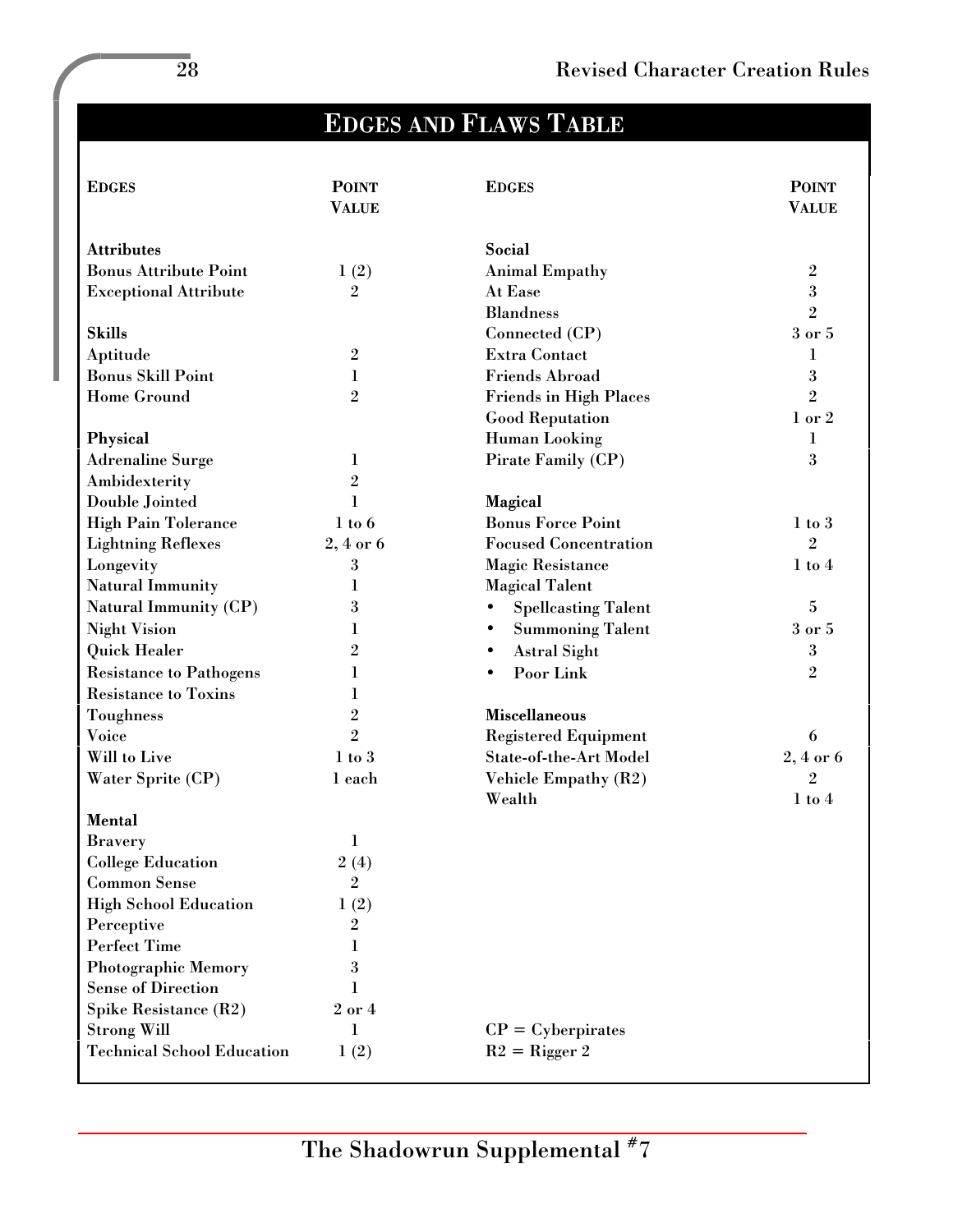# EDGES AND FLAWS TABLE

| <b>FLAWS</b>              | <b>POINT</b>            |                                        | <b>POINT VALUE</b>    |
|---------------------------|-------------------------|----------------------------------------|-----------------------|
|                           | <b>VALUE</b>            |                                        |                       |
| <b>Skills</b>             |                         | <b>Mental</b>                          |                       |
| Computer Illiterate (R2)  | $-3$                    | <b>Sensitive Neural Structure (R2)</b> | -2 or -4              |
| Incompetence              | $-2$ to $-4$            | Simsense Vertigo (R2)                  | $-2$                  |
|                           |                         | <b>Total Pacifist</b>                  | $-5$                  |
| Physical                  |                         | Uneducated                             | $-1$                  |
| Allergy                   | $-1$ to $-5$            | Vindictive                             | $-2$                  |
| <b>Bio-Rejection</b>      | $-5(-2)$                |                                        |                       |
| <b>Blind</b>              | $-6(-4)$                |                                        |                       |
| <b>Borrowed Time</b>      | $-6$                    |                                        |                       |
| <b>Crippled Leg</b>       | $-1$                    | <b>Social</b>                          |                       |
| <b>Color Blind</b>        | $-1$                    | Addiction                              | $-1$ to $-3$          |
| Deaf                      | $-3$                    | <b>Bad Reputation</b>                  | $-1$ to $-4$          |
| Infirm                    | -1 per point            | <b>Dark Secret</b>                     | $-2$                  |
| <b>Low Pain Tolerance</b> | $-4$                    | Day Job                                | -1 to -3 $\,$         |
| <b>Night Blindness</b>    | $-2$                    | Dependent                              | $-1$ to $-5$          |
| One Arm                   | $-1$                    | Distinctive Style                      | $-1$                  |
| Paraplegic                | $-3$                    | <b>Elf Poser</b>                       | $-1$                  |
| Quadriplegic              | $-6$                    | <b>Extra Enemy (Rank 1)</b>            | $-1$                  |
| <b>Sensitive System</b>   | $-3$ $(-1)$             | Hung out to Dry                        | $-4$                  |
| <b>Weak Immune System</b> | $-1$                    | Intolerance                            | $-1$ to $-4$          |
|                           |                         | <b>Personal Code</b>                   | $-2$                  |
| <b>Mental</b>             |                         | Uncouth                                | $-2$                  |
| Amnesia                   | $-2$ to $-5$            |                                        |                       |
| Braggart (CP)             | $-1$                    | <b>Magical</b>                         |                       |
| <b>Combat Monster</b>     | $-1$                    | <b>Bad Karma</b>                       | $-5$                  |
| <b>Combat Paralysis</b>   | $-4$                    | Haunted                                | $-1$                  |
| Compassionate             | $-2$                    |                                        |                       |
| Compulsive                | Variable                | <b>Miscellaneous</b>                   |                       |
| Flashbacks                | $-4$                    | <b>Corporate Sell-out</b>              | -6                    |
| Greed                     | $-1$                    | <b>Cortex/Cranial Bomb</b>             | $-6$                  |
| <b>Illiterate</b>         | $\mathbf{-1}$           | Gremlins (R2)                          | $-1, -2, -3,$ or $-4$ |
| Impulsive                 | $-2$                    | <b>Hunted</b>                          | $-2, -4$ or $-6$      |
| Kleptomania               | $-1$                    | <b>Mysterious Cyberware/Bioware</b>    | $-3$                  |
| Lecherousness             | $-1$                    | <b>Police Record</b>                   | $-6$                  |
| $Liar$ (CP)               | $^{\text{{\small -2}}}$ | Poverty                                | $-1$ to $-2$          |
| <b>Oblivious</b>          | $-2$                    |                                        |                       |
| Pacifist                  | $-2$                    |                                        |                       |
| Phobia                    | -2 to -5                |                                        |                       |
| Sea Legs (CP)             | $-2$                    | $CP = Cyberpirates$                    |                       |
| Sea Madness (CP)          | $-4$                    | $R2 = Rigger 2$                        |                       |
|                           |                         |                                        |                       |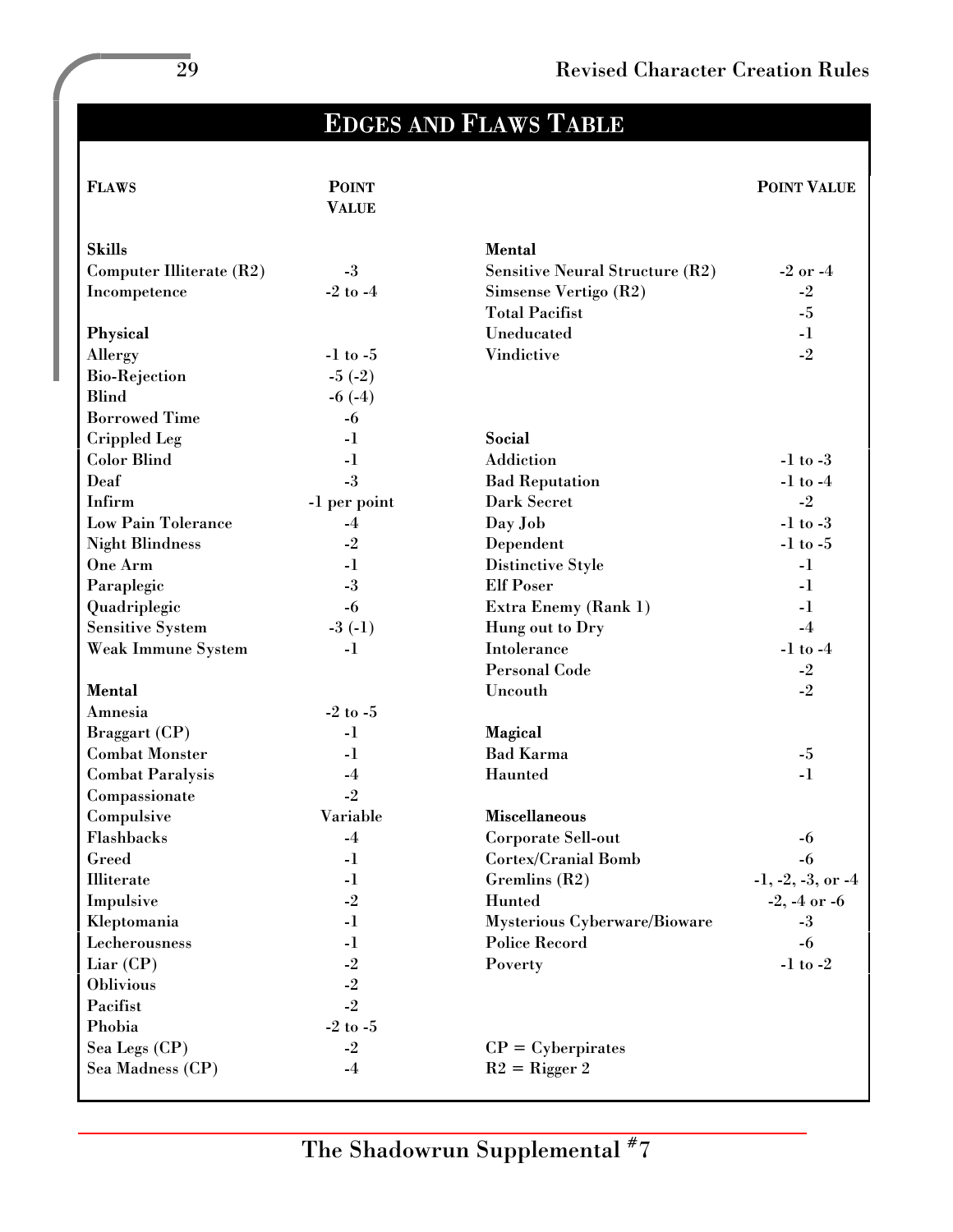## 30 SwiftOne Speaks

SwiftOne Speaks Brett Borger <bxb121@psu.edu>

Covered this Month: Predator and Prey (Adventure Set/Module), and Underworld (TCG Expansion) My reviews will try to cover the points of a work that are of interest to players and GMs, while not revealing any surprises. I'll also offer a summary and a rating on a 10 point scale of everything I review. I tend to be a cynic, so don't expect to see many 10's. On the other hand, any 10's you see must deserve it.

## My 10 Point Scale

- $0 = I$  pity the tree that died for this
- $1 = \text{Ignorance}$  is bliss
- 3 = Pretty Bad
- 5 = Borrow someone else's
- $7 = A$  good read
- 9 = Practically Mandatory for all good SR players
- 10 = Gibson and Tolkien in one

I will gladly accept any feedback from the readers. The email address swiftone@bigfoot.com should be good for several years. If not, simply search for SwiftOne. Please, however, make sure I can understand that you are writing regarding my SwiftOne Speaks column. I get lots of other mail and I might not realize what you are referring to.

These mundane details completed, lets get on with the reviews

# Predator And Prey Adventure Module

Author: Brian Schoner, Jennifer Brandes, Chris Hepler, and Bill Aguiar Rating: 3 out of 10

Pros: Does accomplish it's objective of having the players fight critters. Cons: Linear adventures where character actions don't amount to much. As you may have guessed from the summary and score of this product, I didn't like it too much. I've never been a big fan of modules, but there are decent modules and there are bad modules. Then there is this

module, somewhere between lawyers and telemarketers in my respect…

First, a bit of background: Predator and Prey is a collection of three adventures that have one common theme: Getting the characters to face critters in a situation where the critters have the advantage. In the back of the book is a reprint of an explanation of all critter powers, a few GMing tips on using critters, and the stats for all the FASA published critters used in the companion adventures. This table is not even as complete as the one in the back of Paranormal Animals of Europe, so it is of little use outside of the adventures. Many people have been looking forward to this one as a replacement for the Out-of-Print Paranormal Animal books. Unfortunately, the table of stats is not much good without those books, as vital details have been left out of the descriptions (such as appearance and habitat). For example, the Bogie is listed as an "oversize rottweiler". No detail is given as to where you would encounter one (a fairly important detail to GMs).

Speaking of the stat tables, the authors did NOT include any critter stats in the adventures where you encounter them, but instead referred you to the tables in the back. Listing stats for at least the major critters in the adventures may have added all of a page to the book, and would have been very helpful.

The Shadowrun Supplemental  $^{\#}7$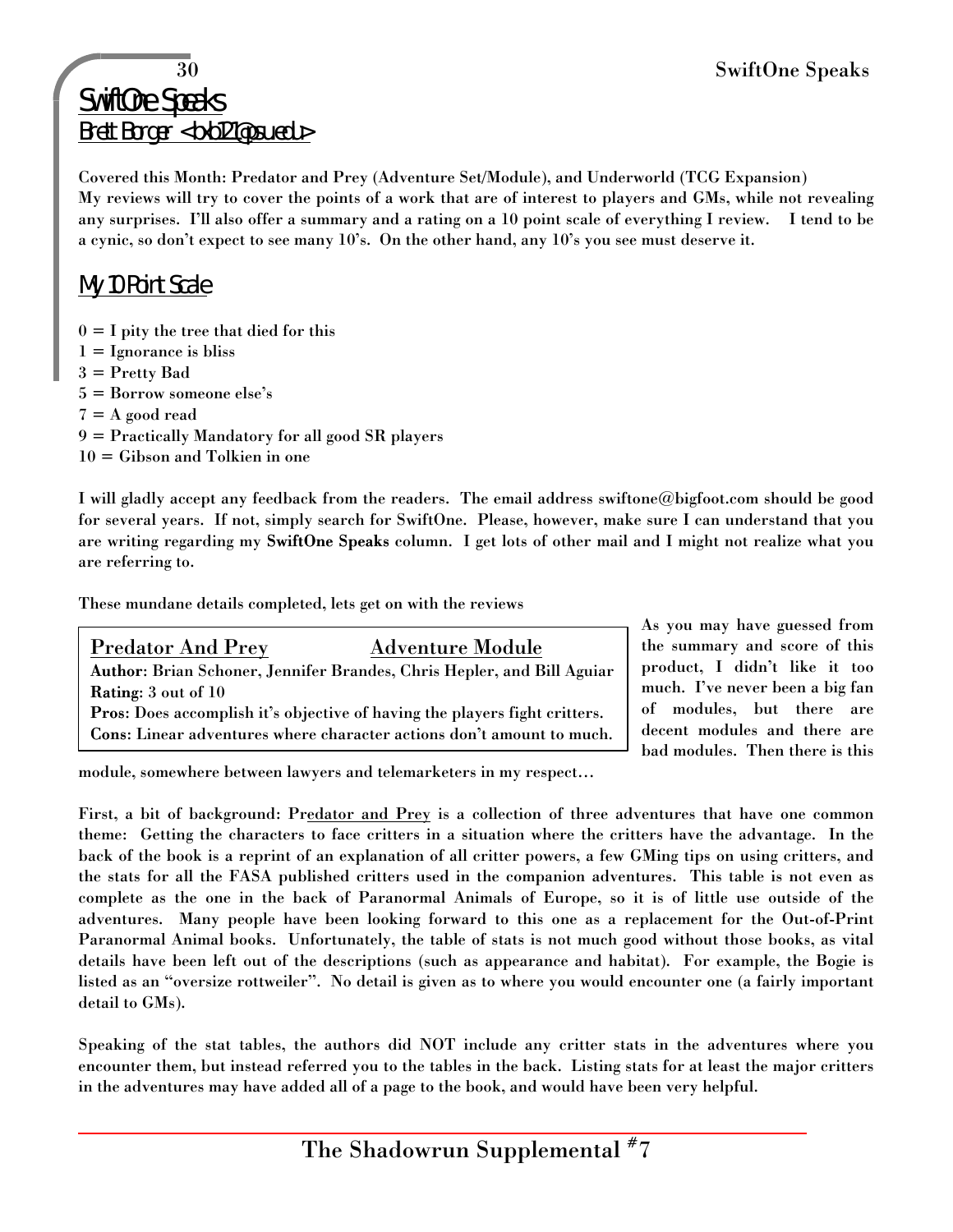Now we get to the adventures. For the sake of those that hope to play these, I won't reveal any detail about them. Here is a quick non-spoiler summary of what they are:

Forbidden Fruit: Lead some scientists in and out of Amazonia. Wild America: Guard a boat of supplies through the Caribbean league and to Africa. Baser Instincts: The runners investigate a sudden surge in urban paranormal attacks

As I said, I don't often use modules. However, for you, my loyal readers, I bought this module and tried it out on my hapless group. [If future modules are of this quality, FASA better start offering me freebies, because I won't waste my money on these when their other products are better]

4 hours later we were half-way through one of the adventures, and the players had a few complaints that rang of truth. [Or perhaps it was the ringing in my ears as one player leapt up and started pounding me with the Black Book screaming "Damn this adventure, we're smarter than that!".] The following points were noticed by either my players or myself:

-The adventures are linear. Only a few places offer alternate resolutions, and those resolutions all lead to the same place.

-The most common phrase of the book is "the runners should be unable to do anything about…"

-At least 99% of the momentum of the adventure is done by NPC's. The players have no control over events or endings.

-The authors make poor assumptions and bases the "line" of the adventure off of these assumptions. Example: In one place, the players must make a surprise test against a lone critter that is not waiting in ambush. The author assumes two things: 1) The players will lose this test, and 2) Any resulting combat will last a few rounds. These assumptions are not only false, but poor. The critter has a reaction of 2, so it was REALLY unlikely to win a surprise test. The resulting combat took one single shot, out of a heavy pistol from a mage. It was even silenced.

-The authors neglect to consider how common spells can screw over the only plot option offered.

In summary, the modules were bad. Real bad. The plot ideas are bearable, but without even a decent decision-tree structure, the GM must either force the issue and end up with sullen and bored players, or abandon the rest of the adventure as written in the first ten minutes. While I am all for GM creativity, I wouldn't be using a module if I wanted to make everything up myself. Most of the content of the adventures is a series of contrived encounters between critters and players that have been forced into situations away from medical attention, armor, and heavy weapons. I would have been happier to have the tables from the back (and this time complete) along with a list of 100-300 ideas for critter encounters.

In a surprising defense of the authors of the adventures, one of them wrote to me and mentioned that the linear structure was the result of cutting the adventures down to fit available space. Therefore I do not attack the authors of these adventures, but I most definitely dislike the end product.